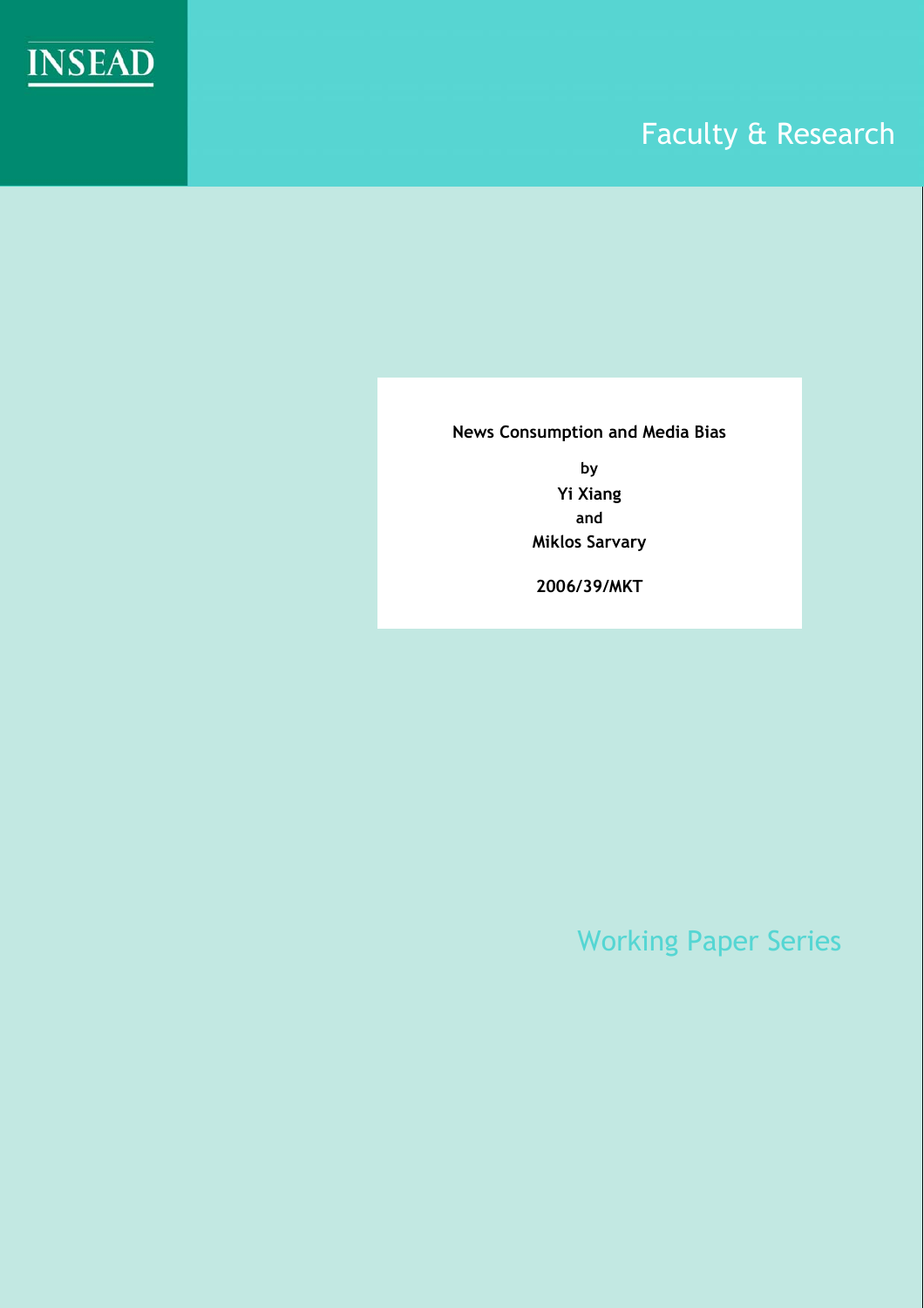## News Consumption and Media Bias

Yi Xiang and Miklos $\operatorname{Sarvary}^1$ 

May 3, 2006

<sup>1</sup>Yi Xiang is a Ph.D. student and Miklos Sarvary is Associate Professor of Marketing at INSEAD, 77305 Fontainebleau, France. E-mail: yi.xiang@insead.edu, miklos.sarvary@insead.edu. Tel: +33-(0)1- 6071 2532.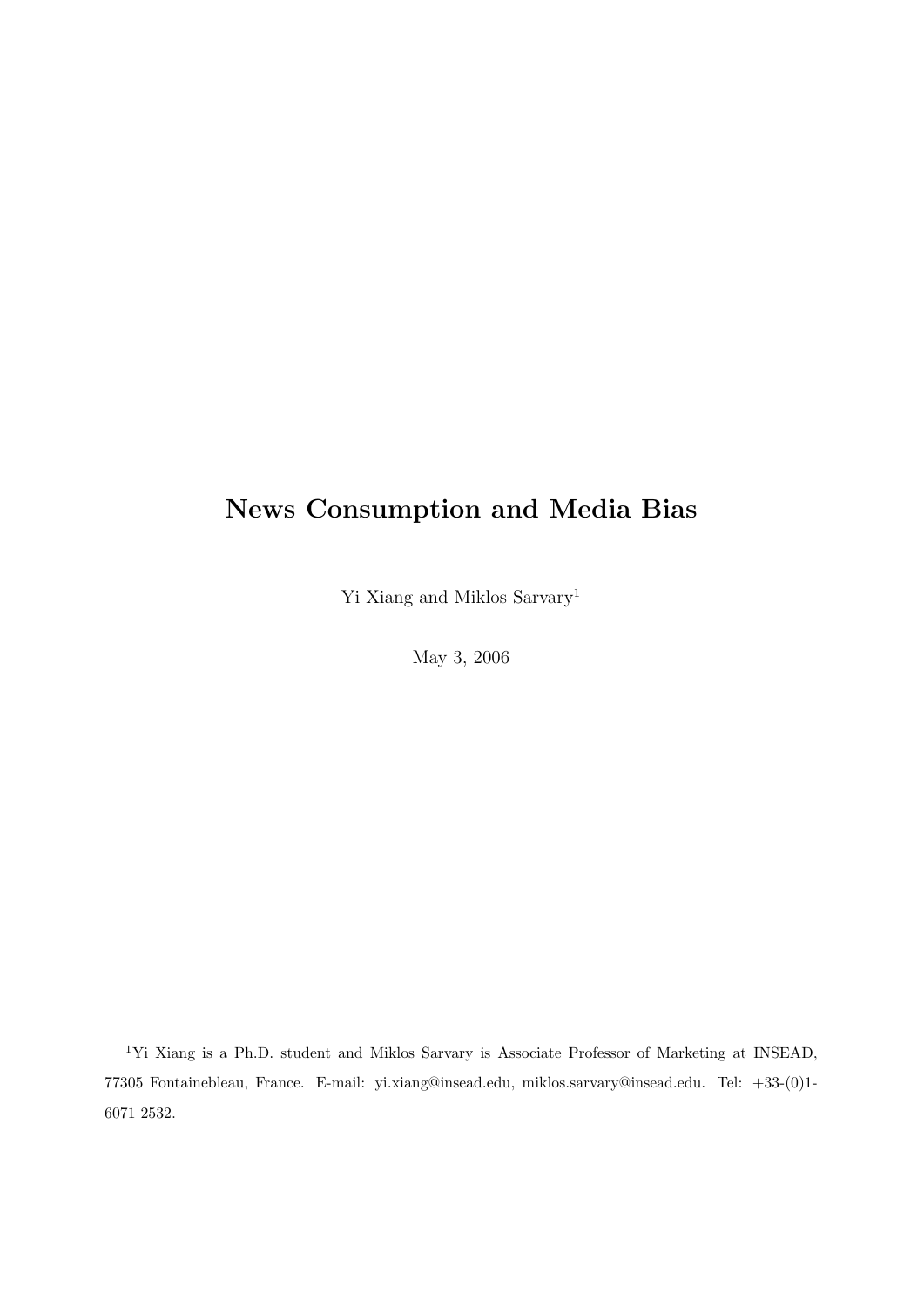## News Consumption and Media Bias

## Abstract

Bias in the market for news is a well documented phenomenon. Based on the assumption that consumers want non-partisan, unbiased information, traditional economic theory cannot explain media bias in free societies as it suggests that competition forces media to be unbiased. Recent research in economics proposes an alternative theory assuming that consumers want to read (watch) news that is consistent with their tastes or prior beliefs rather than to seek information about the truth (Mullainathan and Schleifer, 2005). The present paper builds on this idea but recognizes the dual nature of news consumption. Specifically, in contrast to Mullainathan and Schleifer (2005), besides 'biased' consumers we also assume the presence of 'conscientious' consumers whose sole interest is in knowing the truth. Furthermore, consistent with reality, we assume that media bias is constrained by the truth. These two factors were expected to limit media bias in a competitive setting. Our results reveal the opposite. Specifically, we find that media bias increases when there are more conscientious consumers. However, this increased media bias does not necessarily hurt conscientious consumers who may be able to recover more information from multiple media outlets, the more these are biased.

Keywords: information goods, complements, media competition, media positioning.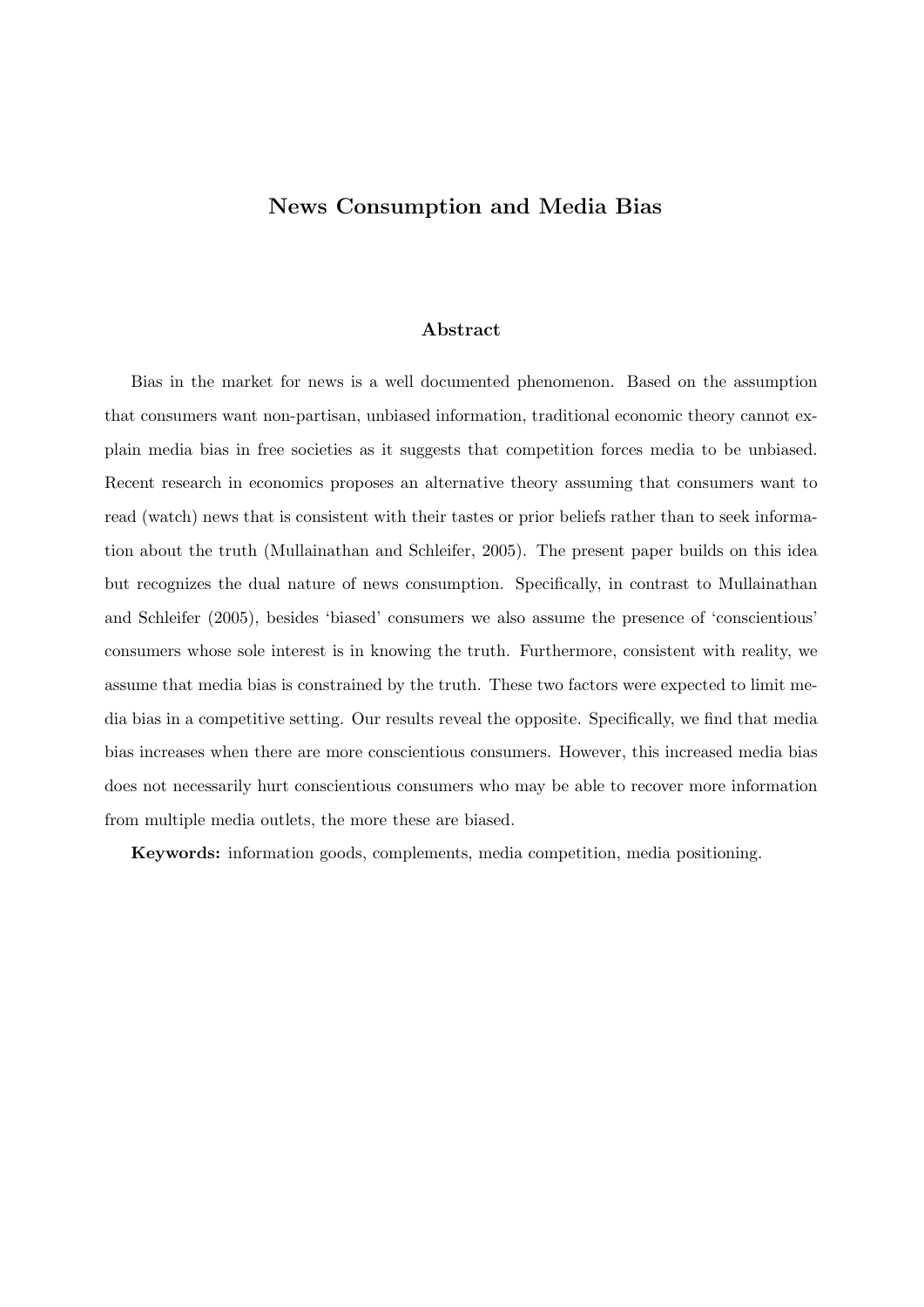## 1 Introduction

"The largest opinion is what we leave out."— CBS reporter Betsy Aaron.

In September, 2004, during the US presidential campaign, the Texans for Truth group began airing television ads questioning whether President Bush fulfilled his military obligations in the National Guard. Fox News reported:

Fox News, Tuesday, September 14, 2004— President Bush's National Guard record is now under assault by a group calling itself Texans for Truth. The group is a branch of DriveDemocracy, an Austin-based organization that has received seed money from the liberal-leaning anti-Bush  $group, MoveOn.org$ ...The group this week is releasing an ad in which a former lieutenant in the Alabama Air National Guard says neither he nor his friends saw Bush when he supposedly was with their unit in 1972. The president served as a pilot with the Texas Air National Guard and sought a transfer in 1972 to work on a political campaign.

On the same day, CNN's report said:

CNN, Tuesday, September 14, 2004— The founder of the group Texans for Truth said Tuesday that he is offering \$50,000 to anyone who can prove President Bush fulfilled his service requirements, including required duties and drills, in the Alabama Air National Guard in 1972. ...the Texans for Truth group began airing television ads questioning whether Bush fulfilled his military obligations. Its name is a takeoff on Swift Boat Veterans for Truth, which has been airing ads questioning the military record of Democratic nominee Sen. John Kerry. That group's allegations are at odds with the official Navy records and Kerry's former crew mates.

Examples like the above abound and cover a variety of topics. [Gentzkow and Shapriro](#page-31-0) [\(2004\)](#page-31-0), for instance, reports a similar case in the context of the Iraqi war, comparing reports on the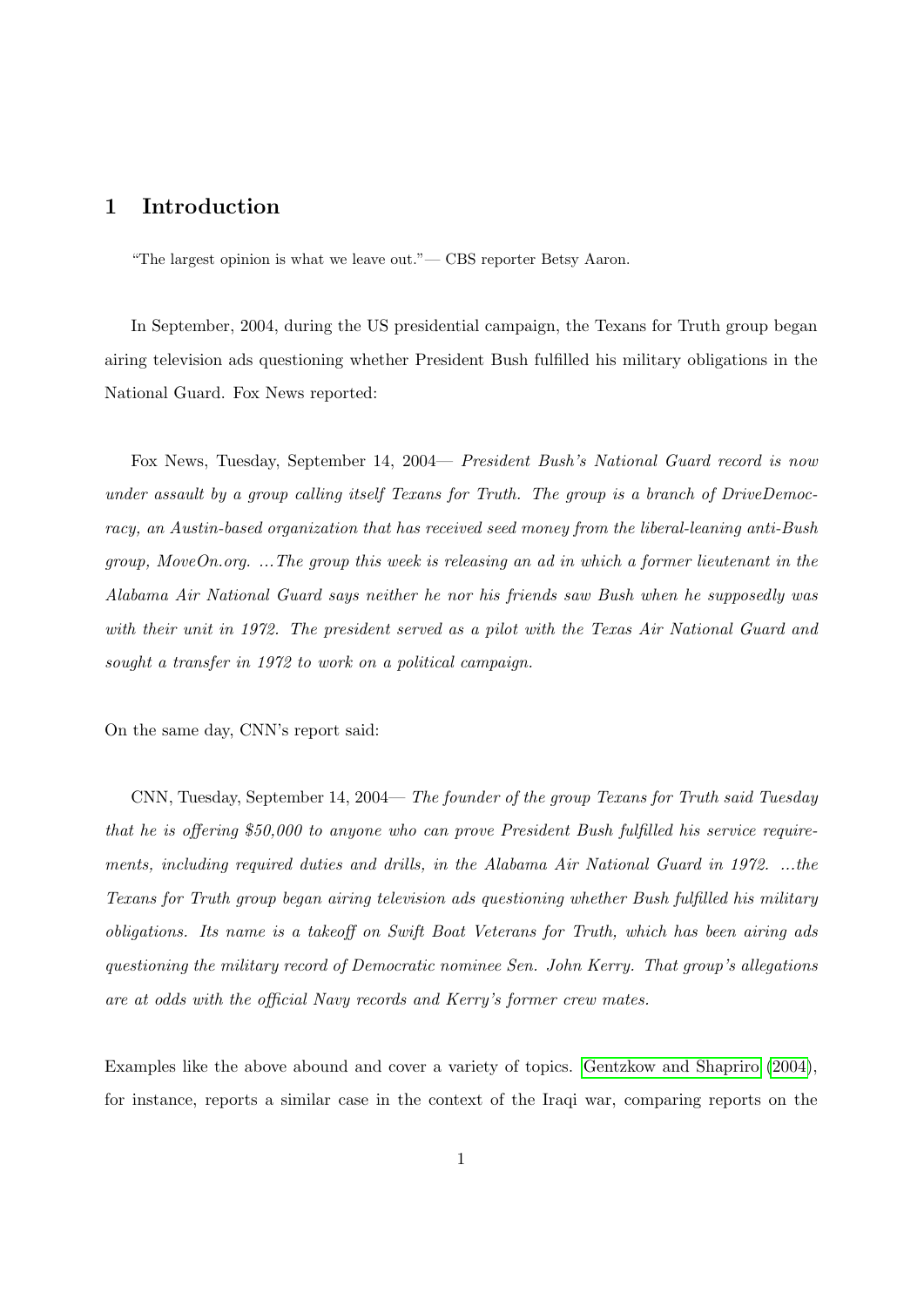same event by Fox News, The New York Times and Al Jazeera. A common feature among these alternative reports is that, while they are factually correct they convey very different messages and stimulate radically different impressions about the events. This is achieved by selective omissions and differing emphasis. The different impressions created from an objective event by *slanting* information is what we call media bias, which is the subject of the present paper. In particular, we study media bias in the context of news provided by *competing* media outlets.

Media bias in the context of news is well-documented. In the domain of U.S. politics, [Goldberg](#page-32-0) [\(2002\)](#page-32-0) and [Coulter](#page-31-1) [\(2003\)](#page-31-1) document media bias on the left, while [Alterman](#page-31-2) [\(2003\)](#page-31-2) and [Franken](#page-31-3) [\(2003\)](#page-31-3) argue that the US media is biased towards the right. Apart from political news, media bias is also present in other domains. Sport game commentaries, for example, vary greatly across hosting cities.

The strong and visible existence of media bias is a challenge for marketing. The media including news - constitute the central 'infrastructure' for marketing in that it has a key role in disseminating information about products and services. Media is where most advertising takes place, representing billions of dollars of business in the US alone. Besides marketing, the media (especially news) are the key source of information for society and, as such, are critical for a well functioning democracy. In this context, the existence of media bias raises several important questions. What consumer behavior drives media bias? How can it persist under media competition in a free society? What are the social costs of biased media? These are the general questions addressed in this paper.

We are not the first to ask these and similar questions. Media bias in the context of news has received increasing attention in recent years. In particular, [Gabszewicz et al.](#page-31-4) [\(2001\)](#page-31-4) and [Mullainathan and Shleifer](#page-32-1) [\(2005\)](#page-32-1) provide a simple explanation for its persistence. They point out that a great deal of news is describing events that are of little relevance to the audiences' daily decision making. Rather, their role is more to provide entertainment to the public. Furthermore, audiences spend little effort processing the information in the news. In this context, news providers can slant the news to attract audiences with preferences towards certain news content.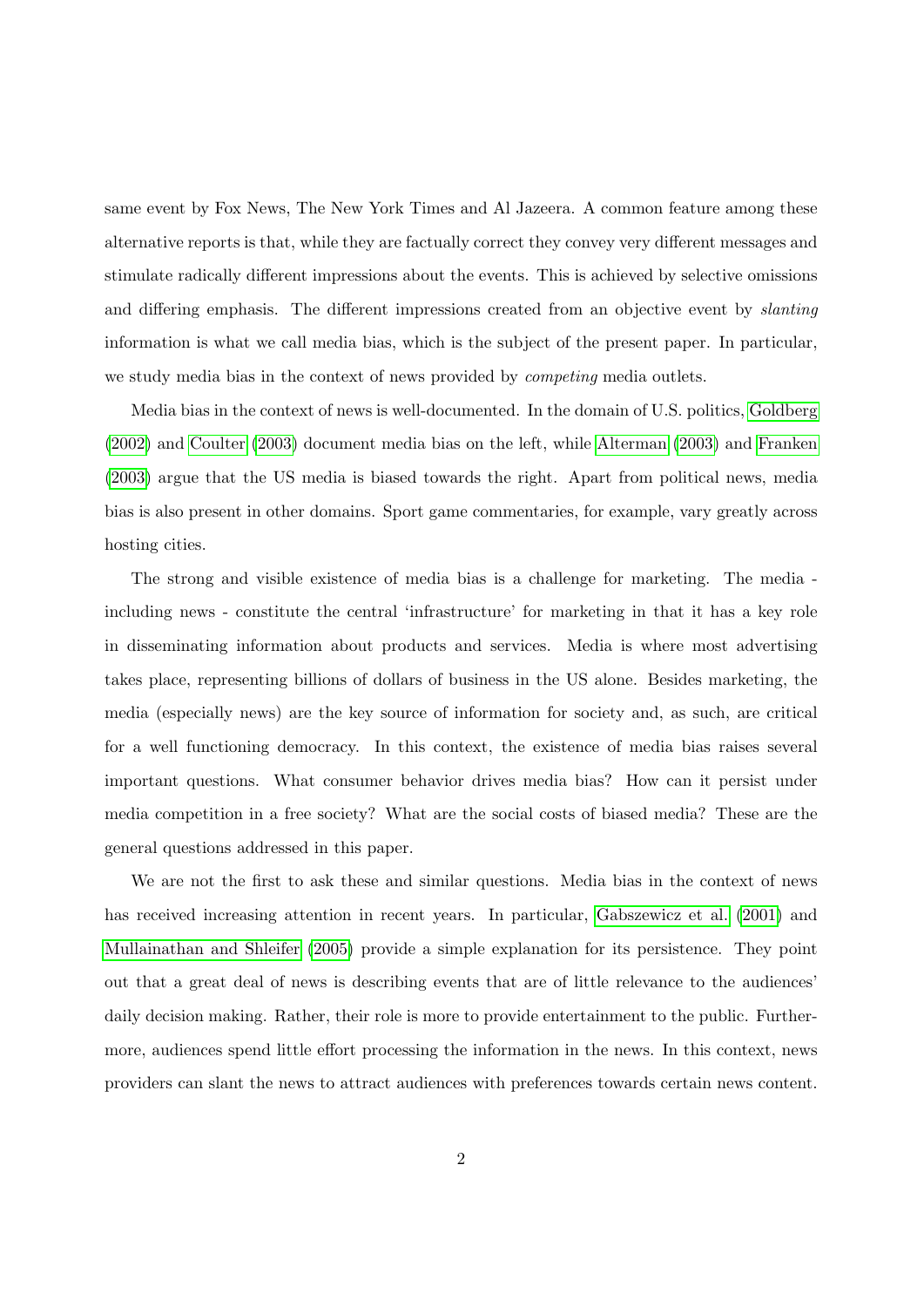That news needs to be embellished in a "story" and needs to be explained and interpreted for the audience is broadly accepted and practiced by the media. It is commonly called the "narrative imperative" by the news industry [\(Hayakawa 1990,](#page-32-2) [Jensen 1979,](#page-32-3) [Graber 1984,](#page-32-4) [Hamilton 2003,](#page-32-5) [Severin and Tankard 1992\)](#page-32-6).

If consumers look for entertainment in the news and their tastes vary for certain stories, then the narrative imperative results in media bias even under free media competition. In this framework, media bias is conceptually identical to media positioning. Under competition and heterogeneous consumer preferences for certain news, the outcome is media differentiation: each competing medium satisfies the preferences of different consumer segments. Anecdotal evidence is consistent with this view. Figure [1,](#page-6-0) for example, is adopted from a survey conducted by Pollingpoint in 2004, using online interviews with 73,969 US adults, aged 18 or older. It roughly describes the relationship between consumers' political identity (democrat vs. republican) and their valuations of different TV networks. Nine in ten Republicans say Fox News offers the best news coverage among television networks. Democrats divide their loyalty among PBS and CNN, with nearly  $70\%$  naming one of the two as the best news source. The chart suggests that different consumers prefer different news, i.e. there clearly seems to be demand for certain news by different segments of consumers. Media firms then slant and provide biased news to cater to this demand.<sup>[1](#page-5-0)</sup>

While the above interpretation of media bias is consistent with anecdotal evidence it neglects two important factors. First, it does not consider the cost of slanting. In a free democracy however, such costs are not negligible. Media cannot outright lie about events to please its audiences. As such, media may not be able to always achieve the positioning desired by its target segment. Similarly, even if a biased view can be conveyed by appropriate slanting of the news, such bias should come at a cost to the media outlet. These costs should limit the extent of media bias.

<span id="page-5-0"></span><sup>1</sup>According to former Fox News producer, Charlie Reina,"The roots of Fox News Channel's day-to-day on-air bias are actual and direct. They come in the form of an executive memo distributed electronically each morning, addressing what stories will be covered and, often, suggesting how they should be covered (see PoynterOnline: www.poynter.org).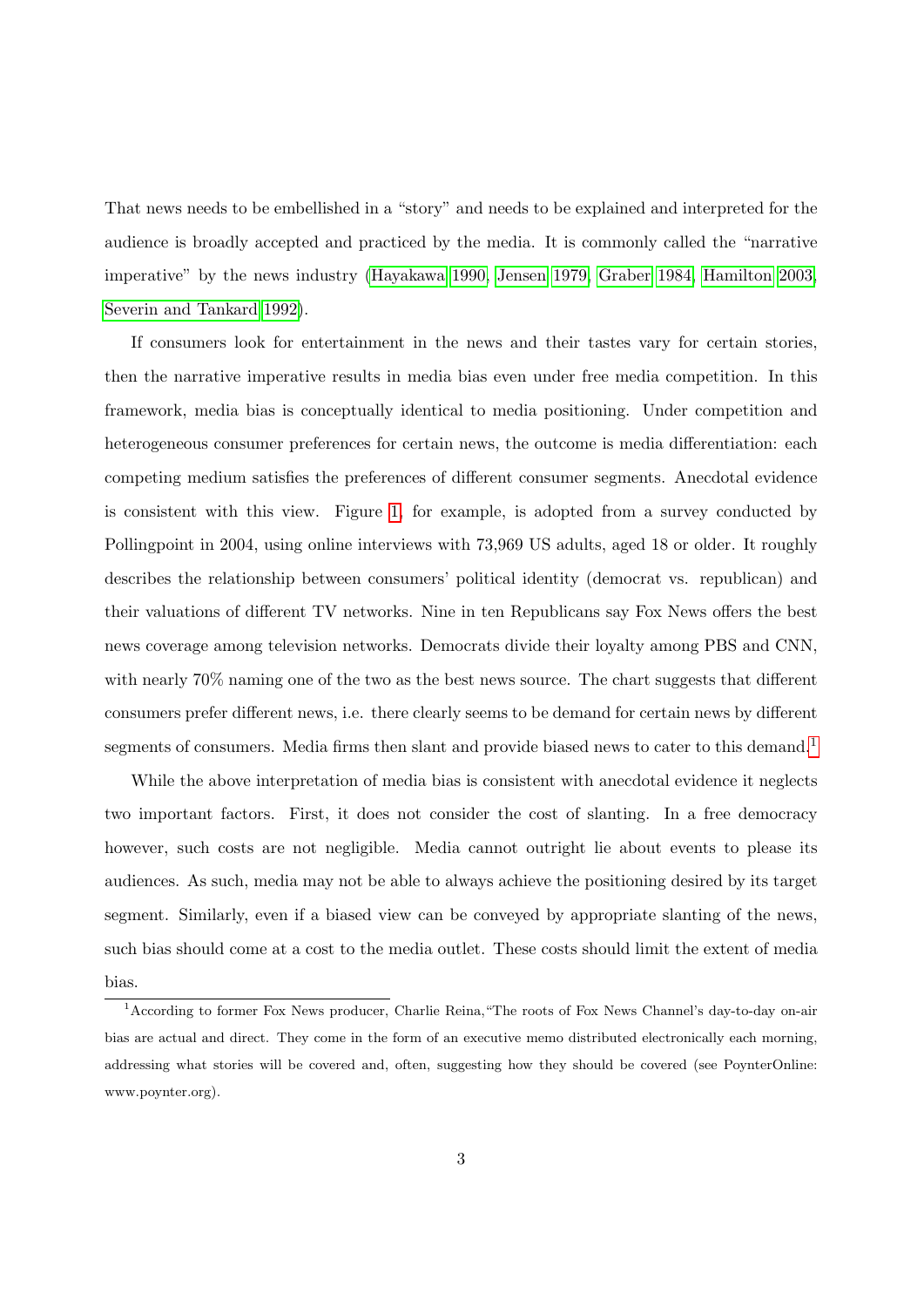

Which of the major networks do you think does the best job of covering news?

<span id="page-6-0"></span>Figure 1: Consumer self-identity and liking of TV networks.

Second, and more importantly, the above view on media bias assumes that all people consume news for 'entertainment'. Empirical evidence clearly shows that this is not the case. In a careful study, for example, [Vigna and Kaplan](#page-32-7) [\(2005\)](#page-32-7) point out that the conservative Fox News has limited impact on its audience's voting decisions. This suggests that at least some people correct for media bias when it comes to decision making. There is also evidence that a substantial proportion - up to 20% - of consumers cross-check media with opposite political orientation.[2](#page-6-1) One would assume that in the presence of these 'conscientious' consumers, the media has less incentive to slant in a competitive setting. One of our key findings is that this is not necessarily the case. In fact, under some conditions, higher proportion of conscientious consumers may actually *increase* media bias.

In sum, the main research questions asked in this paper are the following. What happens to media bias under competition if (i) slanting is costly and constrained by the truth and (ii) news

<span id="page-6-1"></span><sup>2</sup>This is confirmed by surveys from the Pew Research Center for People and Press, which regularly measures people's media consumption behavior as well as their attitudes towards the main media outlets in the US. Data source: Pew Media Consumption Survey 2000, 2002, 2004.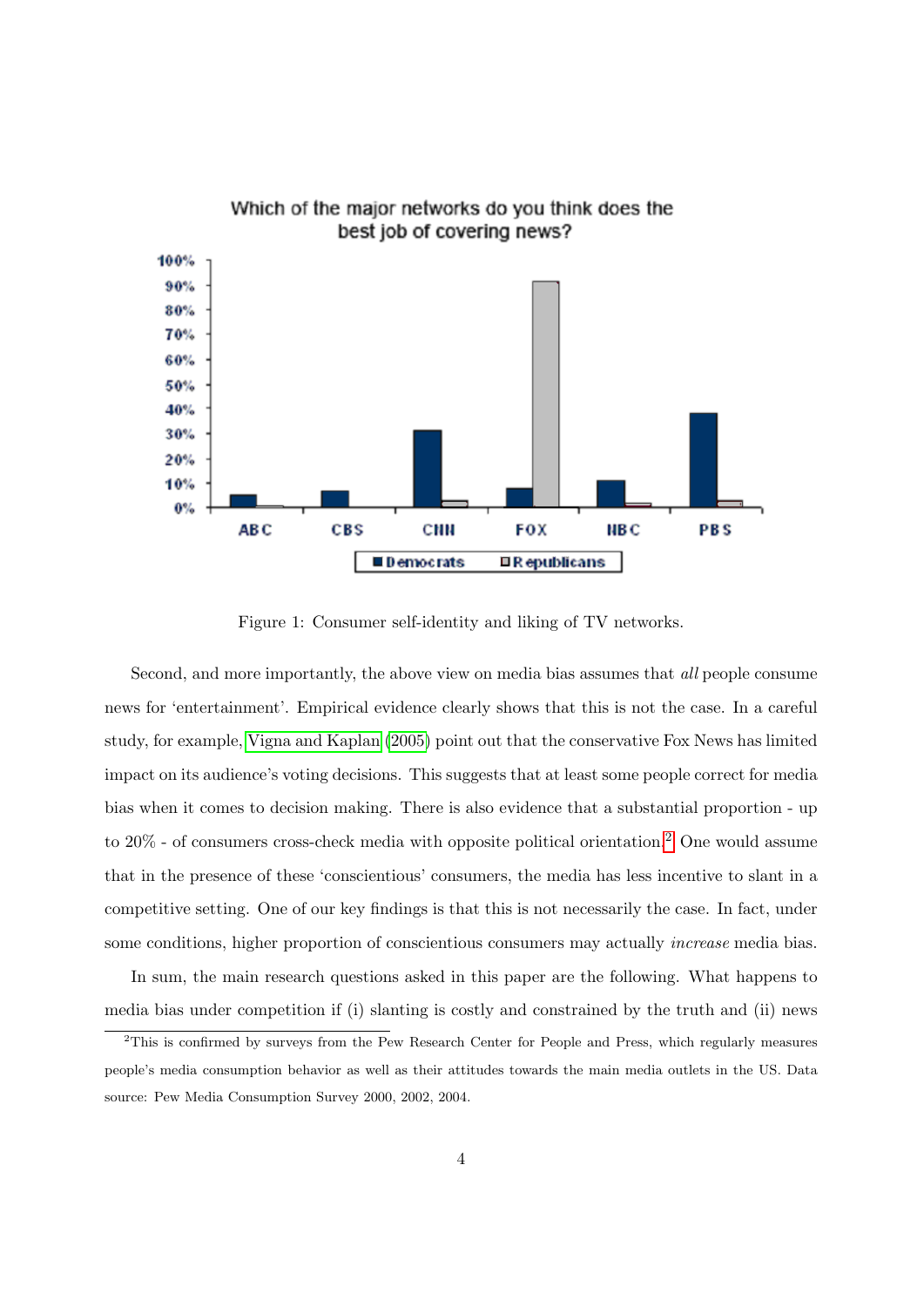represents information for some consumers but entertainment for others? How will the relative proportions of these consumers affect the extent of bias in the news market and media prices? Finally, how will media bias in turn affect conscientious consumers' ability to recover the truth from the available news?

To answer these questions we develop a model with two competing media outlets, selling news to a dual market with two kinds of consumers. The first kind of consumer has heterogenous beliefs about the world and wants to read/watch news that is consistent with these beliefs. The second kind of consumer is conscientious and simply wants to know the truth. Media outlets are modeled as firms who package the available information about exogenous events in a news report that has finite length. Specifically, pieces of unbiased, independent (albeit noisy) information about events reach the media outlets at a constant rate. Media firms can choose how much of this information they want to acquire with more information being more costly. Subsequently, and only if they have enough information available, media outlets can strategically omit certain pieces of information to fill the news report. Biased consumers choose media outlets based on prices and the media's advertised media stance (i.e. the position that the media aspires to fulfill with slanting). Conscientious consumers also consider prices and media stances albeit they will use the latter to infer the truth from the slanted news.

Consistently with [Mullainathan and Shleifer](#page-32-1) [\(2005\)](#page-32-1), we find that media bias can be a result of biased consumers' heterogeneity in beliefs. However, we find that this consumer heterogeneity can increase media bias depending on the proportion of conscientious consumers and the media firms' cost of acquiring more information. Interestingly, we find that media bias increases when there are more conscientious consumers. However, it turns out that even with higher media bias, conscientious consumers may actually recover more information about the truth than with less biased media. Consequently, media bias may actually increase information efficiency although it may also increase media prices.

The paper is organized as follows. In the next section, we briefly review the relevant literature. Then, we present the model followed by its analysis. We explore three cases: a monopolist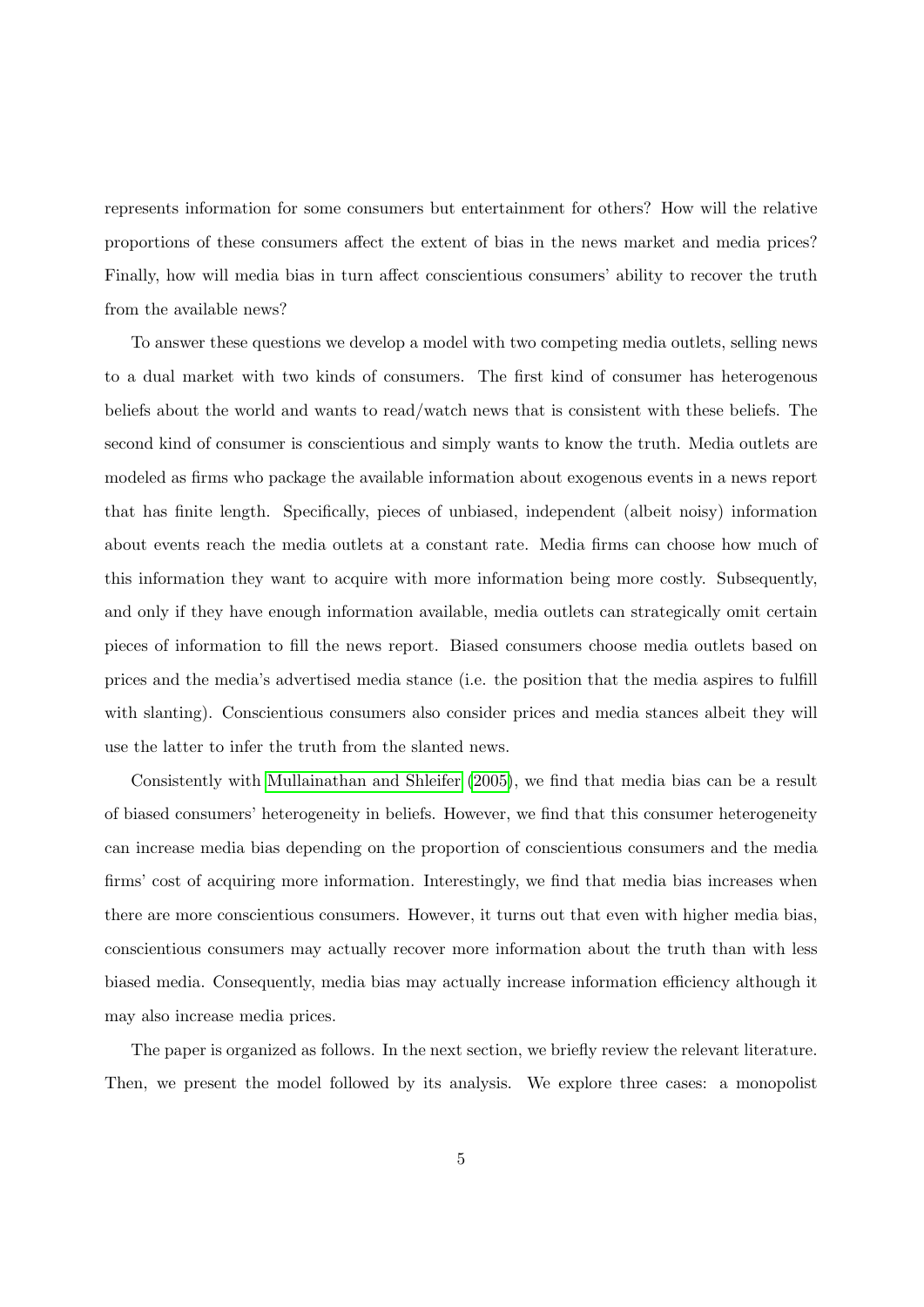medium, a competitive setting with a symmetric equilibrium where both media slant and an asymmetric equilibrium with only one biased medium. The paper ends with a discussion of the key results and concluding remarks. To ease the exposition, most mathematical details have been relegated to an appendix that is available from the authors.

## 2 Relevant Literature

The traditional view on news consumption is that people seek accurate and unbiased information. Historians, sociologists and economists traditionally view the consumption of news as satisfying a basic human impulse. Being aware of what is happening beyond people's direct experience engenders a sense of security, control, and confidence. Mass media, having emerged from satisfying this intrinsic human need, serves as the major channel for informing citizens. For example, journalists agree that "the central purpose of journalism is to provide citizens with accurate and reliable information they need to function in a free society."[3](#page-8-0) Within this paradigm, media bias shouldn't exist in a free and competitive environment. Indeed, if accurate and reliable information is what consumers want from and what journalists provide in news, then the media will compete on these relevant dimensions [\(Coase 1974,](#page-31-5) [Besley and Burgess 2004,](#page-31-6) [Stromberg 2001,](#page-32-8) [Dyck and](#page-31-7) [Zingales 2002\)](#page-31-7). Since any biased news will decrease information accuracy and consumers' capacity to estimate the underlying truth, classic economic theory suggests that media competition will eliminate biases in the news if media is free and not influenced by outside forces.[4](#page-8-1)

Recently, media bias has been revisited by the economics literature.<sup>[5](#page-8-2)</sup> In an earlier paper [Gabszewicz et al.](#page-31-4) [\(2001\)](#page-31-4) consider the demand for advertising in the press and study the political

<span id="page-8-1"></span><span id="page-8-0"></span><sup>3</sup>See "A Statement of Shared Purpose" on www.journalism.org.

<sup>4</sup>Of course, government influence or control is also an important source of media bias [\(Gentzkow et al. 2004\)](#page-31-8) as is media ownership [\(Besley and Prat 2006,](#page-31-9) [Djankov et al. 2003\)](#page-31-10).

<span id="page-8-2"></span><sup>5</sup>Despite being an important topic, media bias has been largely neglected by marketing. In the relatively narrow domain of political marketing, the literature has mostly focused on issues related to the effectiveness/efficiency of campaign advertising [\(Sheinkopf et al. 1972,](#page-32-9) [Rothschild 1978,](#page-32-10) [Chapman and Palda 1984\)](#page-31-11) and voter behavior [\(Newman and Sheth 1985\)](#page-32-11). In a recent article, [Crockett and Wallendorf](#page-31-12) [\(2004\)](#page-31-12) study the impact of political ideology on consumer behavior.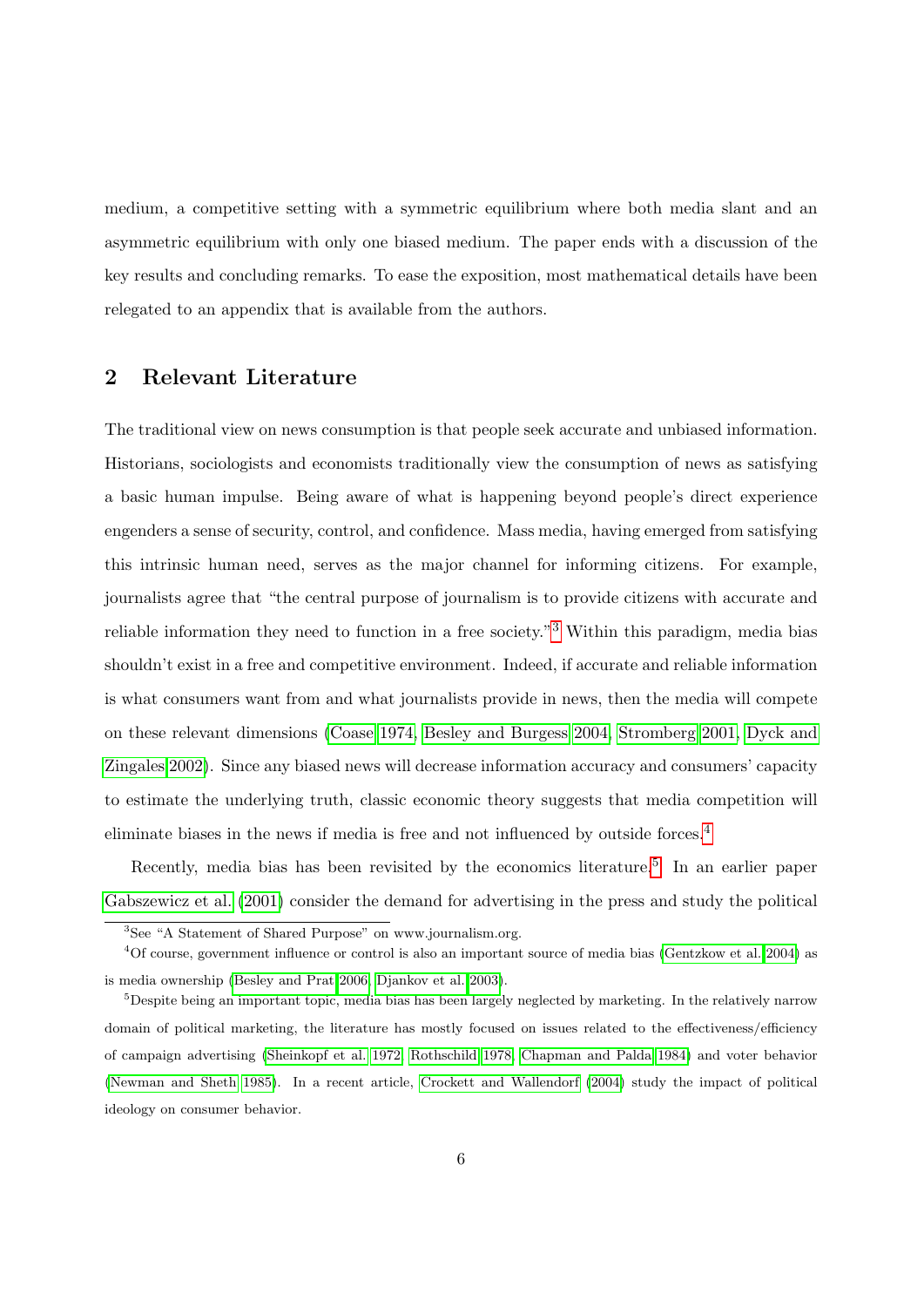opinions of competing newspapers in a Hotelling setting. More recent papers continued along this line by examining media bias under the core assumption that heterogenous consumer preferences are at the origin of the phenomenon. The most prominent among these is [Mullainathan and](#page-32-1) [Shleifer](#page-32-1) [\(2005\)](#page-32-1) who assume that biased news is solely produced by slanting, i.e., the selective omission of certain information. Media bias then emerges from the optimal slanting strategies of news providers because consumers want certain (albeit different) degree and direction of slant. Thus, [Mullainathan and Shleifer](#page-32-1) [\(2005\)](#page-32-1) argue that the *extent* of media bias is mainly driven by consumer heterogeneity. This is intuitive. After all, if there is a need and demand for biased news, privately owned media will have an incentive to satisfy that need/demand. Their core result is that under media competition, while increased consumer heterogeneity may lead to increased media bias as compared to a monopoly, a hypothetical conscientious reader may be better off under media competition because by cross-checking the news s/he can obtain more accurate information. Apart from [Mullainathan and Shleifer](#page-32-1) [\(2005\)](#page-32-1), [Gentzkow and Shapriro](#page-31-0) [\(2004\)](#page-31-0) also argue that media bias may emerge from competing media catering to biased consumer beliefs but in their paper the mechanism is slightly different. In their model, consumers consider that news consistent with their prior expectations is of higher quality. In response, news providers slant news to earn a reputation for high quality.

Our work is closest to [Mullainathan and Shleifer](#page-32-1) [\(2005\)](#page-32-1) with two important differences. First, as opposed to [Mullainathan and Shleifer](#page-32-1) [\(2005\)](#page-32-1), where slanting is costless and the available information is unlimited, in our model, media doesn't have unlimited ability to slant in order to deliver news that exactly fits the preferences of certain consumers. While a medium may aspire to position news in certain ways, the truth about the underlying events may prevent an extreme positioning. For example, if losses are high in a war, then a medium can downplay them in the news but cannot claim them to be minimal. Furthermore, we assume that the more a medium is willing to support a position that is inconsistent with the truth the higher costs it has to incur to find supporting evidence. Second, and more importantly, our model considers the conscientious consumers as active economic agents in the marketplace. As we have argued above,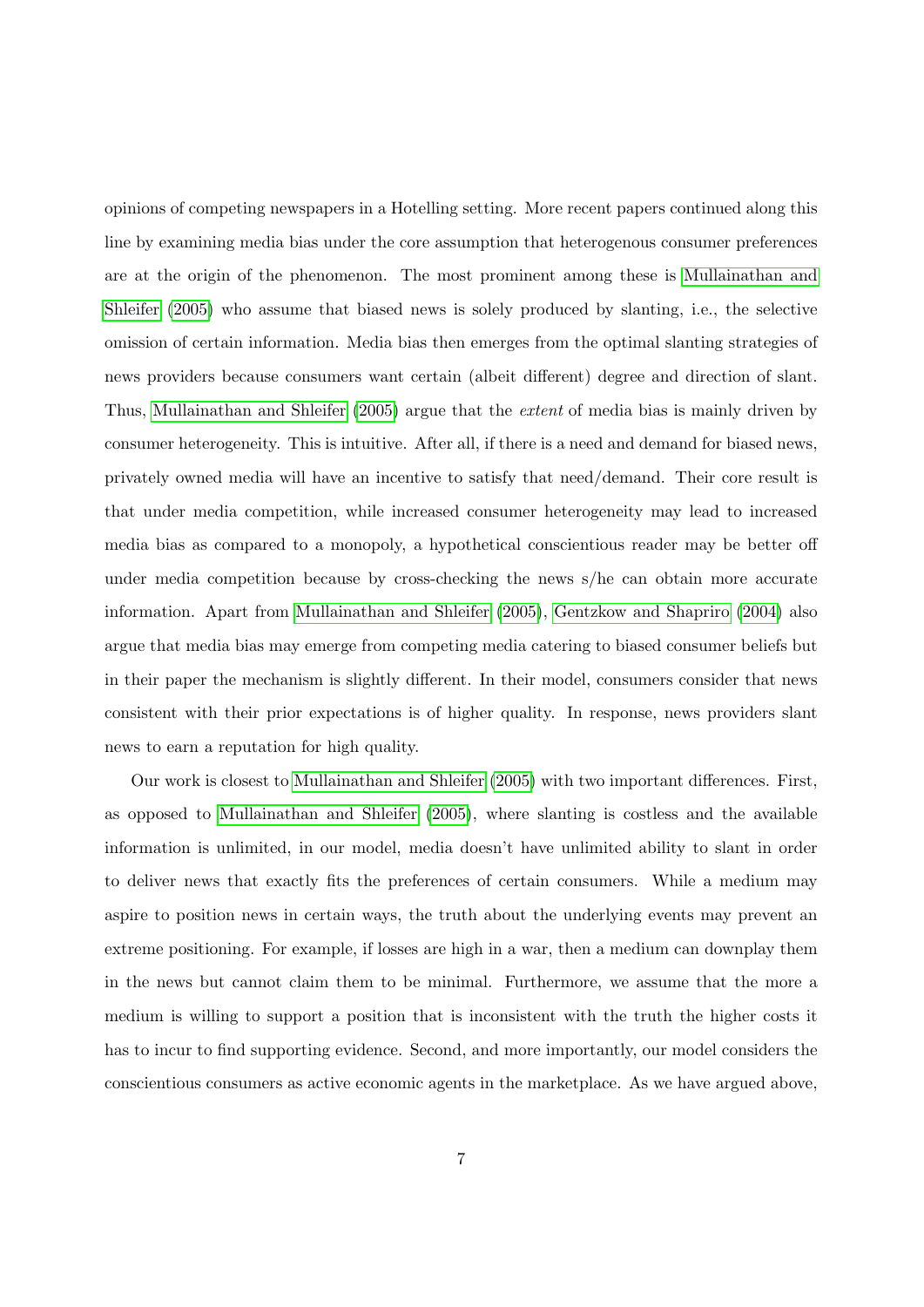data shows that this segment is not negligible and may exert an important externality on media outlets competing for biased consumers. Our model therefore explicitly takes into account the dual nature of the news market by considering two segments: biased and conscientious consumers.

## 3 The Model

The model consists of three building blocks. First, we describe the data structure that relates to the events that the public wants to hear about and media reports. Next, we describe how media outlets construct news from this data, possibly by slanting some of the data. Finally, we describe how different consumers value the news and how media responds to their demand.

#### 3.1 Data About Events

Assume that for an event the true state of the world is an underlying random variable  $\theta$ , uniformly distributed over [0, 1]. For example,  $\theta$  can be the benefit of a healthcare program; e.g.  $\theta = 1$  means the program is excellent from every aspect while  $\theta = 0$  means it doesn't do anything good.

The true state of the world is not directly observable, only data about  $\theta$  is. These data are generated through an exogenous process. Specifically, in line with [Hayakawa](#page-32-2) [\(1990\)](#page-32-2) and [Mullainathan and Shleifer](#page-32-1) [\(2005\)](#page-32-1), we model the data as a string  $D$  consisting of '1's and '0's. This data string is a series of i.i.d. random draws from a Bernoulli process with  $Prob(D_i = 1) = \theta$ . In other words, a datapoint in position i of the string D is 1 with probability  $\theta$  and 0 with probability  $1 - \theta$ . These '1's and '0's can be thought of as positive and negative signals about the truth. In the example of the health care program, a '1' could be the opinion of a retired worker suggesting that the program is excellent, while a '0' could be the opinion of an economist who argues that the program is a financial disaster. Therefore, '1's will push the inferred truth towards the right end of the continuum [0, 1], while '0's will push it towards the left end. Assume that the data a media firm obtains looks like  $\{1, 0, 0, 1, 1, 1, 0, 0, 1, 1\}$ . There are six '1's and four '0's in d; then  $\theta$  can be inferred from the string:  $\hat{\theta} = \frac{6}{c_0}$  $\frac{6}{6+4}$  = 0.6. More generally, if the string d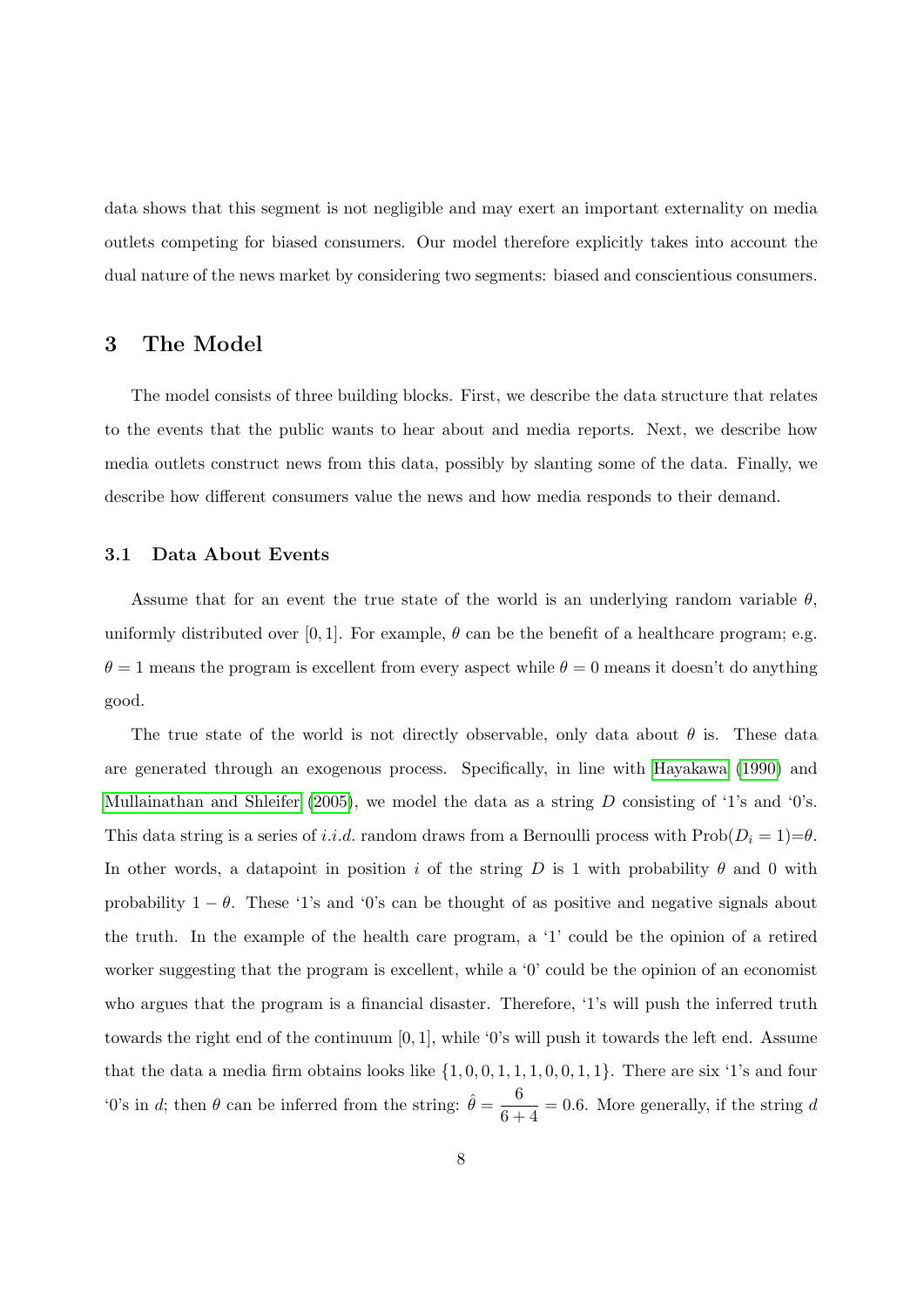contains  $n_1$  of 1s and  $n_0$  of 0s, the unbiased estimate of the truth is  $\frac{n_1}{n_1 + n_0}$ .

## 3.2 News, Data Collection and Slanting

The news reported by a media outlet comes from the string  $D$  and it conveys a message about the state of the world, denoted m. If a news report contains  $n_1$  and  $n_0$  of '1's and '0's respectively, then  $m = \frac{n_1}{n_2}$  $\frac{n_1}{n_1 + n_0}$ . We assume that the length of the news, i.e., the total number of 1s and 0s in a reported piece of news is  $N$ , which can be thought of as the word limit of a news story, or the minute limit of a TV news program.

Collecting data is costly. For simplicity, we assume two cost levels and, without loss of generality, we normalize the low cost level to 0 while the high cost level is denoted C. More precisely, a medium can either spend 0 to collect  $N$  bits of information to satisfy the required word limit of the news or spend  $C$  to collect  $2N$  bits of data. In the former case, the media outlet has to report its data integrally. If it spends  $C$  however, it can select what to report as it has more information available than what is needed for the news. Stated in another way, with low effort of collecting data a media outlet has to be honest, but with high effort it can slant the news. Notice that we assume that media outlets can not manufacture data. At first, sight, this seems to be inconsistent with reality as one could argue that media outlets can send reporters to collect biased data (e.g. interview a partisan witness). Our model is consistent with this setup, however. If we assume that the reporter randomly samples the witnesses until it finds the one with the desired point of view, then this setup is identical to our model's.

With 2N data a media outlet can slant the news but such slanting is constrained by the truth. At cost C, a media outlet can expectedly get  $n_1 = 2N\theta$  and  $n_0 = 2N(1-\theta)$  1s and 0s respectively. However, if a media outlet slants with the objective to convey a message  $m$ , then its news should contains  $n_1 = mN$  1s and  $n_0 = (1 - m)N$  and 0s. But even with 2N data points, the medium may not have sufficient numbers of 1s or 0s to be able to report  $m$ . Specifically,  $m$  is constrained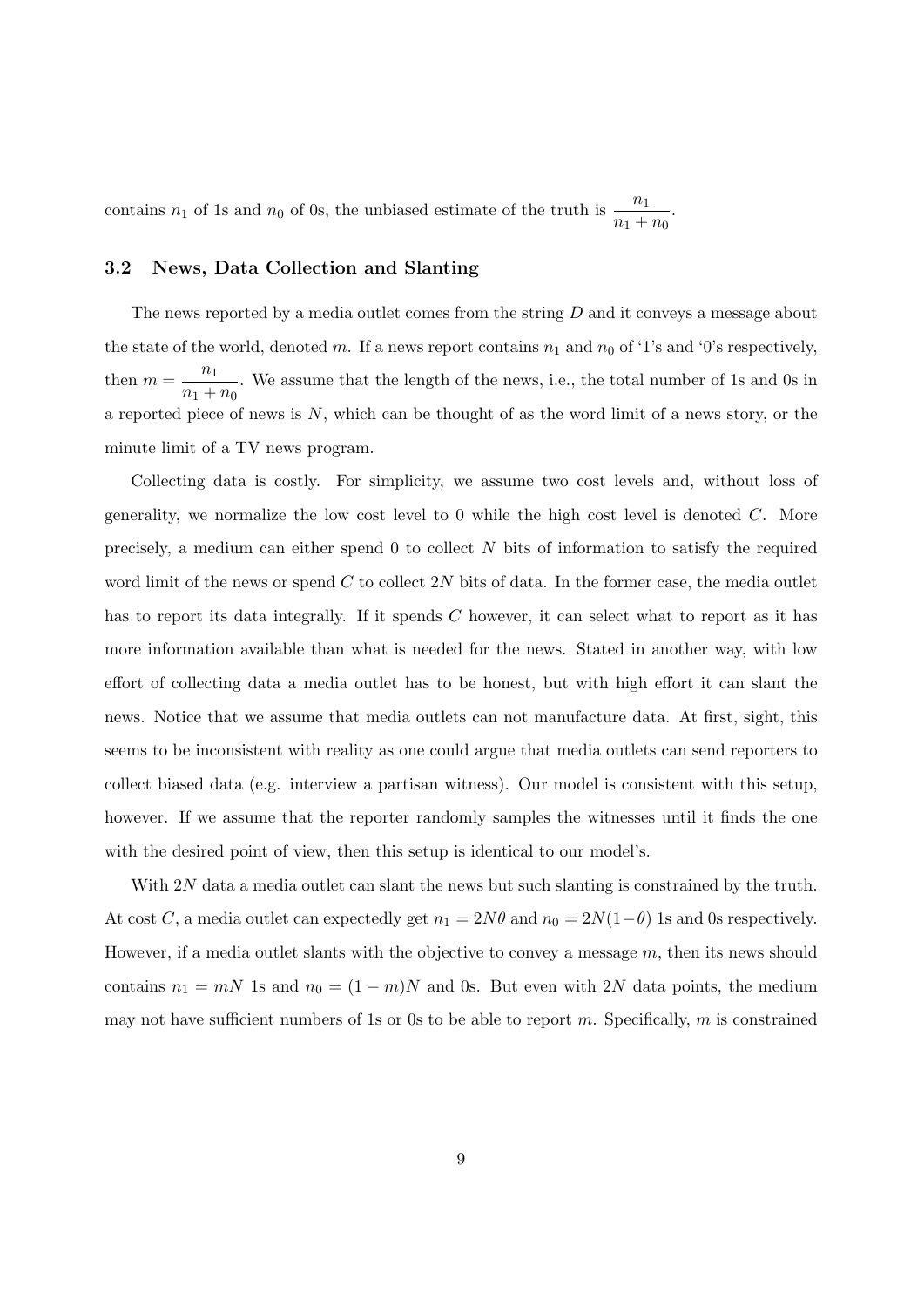by the truth  $\theta$  the following way:

 $\sqrt{ }$  $\int$  $\overline{\mathcal{L}}$  $mN \leq 2N\theta$  (reported news contains no more 1s than in the data)  $(1-m)N \leq 2N(1-\theta)$  (reported news contains no more 0s than in the data) (1)

These two inequalities determine the possible range of slanting by a media outlet:  $2\theta - 1 \le m \le$  $2\theta$ <sup>[6](#page-12-0)</sup>

### 3.3 Consumers

There are two kinds of consumers: "biased" and "conscientious". Biased consumers want to read/watch news that is consistent with their prior beliefs. One can consider that for these consumers, news essentially represents entertainment. We assume that biased consumers are heterogenous in their beliefs. More specifically, they are uniformly distributed over  $[a, b]$  in their prior beliefs  $(0 \le a \le b = 1 - a)$  with their total number normalized to 1. Denote by x a biased consumer's belief location. Then, his/her utility from consuming a news report is:

$$
u^b = R - t(x - m)^2 - p,
$$
\n(2)

where  $R$  is the reservation price,  $t$  calibrates the biased consumer's disutility from consuming news different from  $x, x - m$  measures the inconsistency between the news and the consumer's prior belief, and p is the price of the news. The term price here is used to crudely capture a rather wide range of revenue models (unit price, annual subscription fees or even consumers' willingness to read/whatch ads). Distinction between these revenue models is outside the scope of the present paper. For simplicity, we assume that every biased consumer will buy and consume at least one

<span id="page-12-0"></span> $\overline{6}$ We assume that N is finite but large. While the truth is a continuous variable like the red liquid in a thermometer, the length N resembles the temperature scale. This means that consumers are satisfied with the amount of data reported in a news story and it also allows us to approximate  $m$  as on a continuum. The finiteness of N forbids a media outlet from limitless slanting and utilizing such reporting strategies as  $m = m_b + \epsilon(\theta - m_b)$ , where  $m_b$  is catered to biased consumers and  $\epsilon$  is a very small scalar used to signal the truth to conscientious consumers.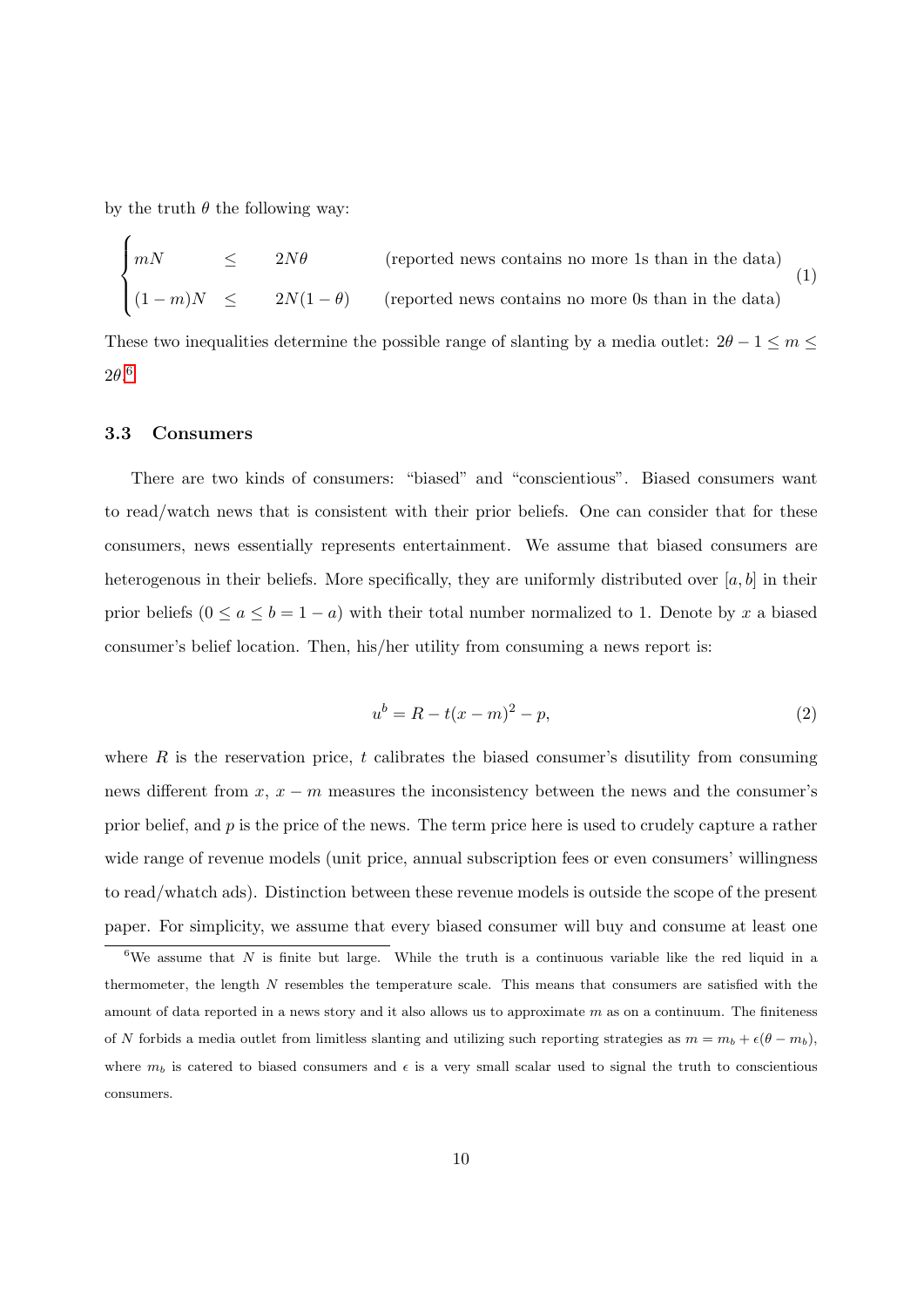piece of news, i.e. that their reservation price R is sufficiently high.<sup>[7](#page-13-0)</sup>

In contrast to biased consumers, conscientious consumers consume the news to gain information about the truth. Thus, a conscientious consumer's utility for consuming the news is:

$$
\begin{cases}\nu_i^c = R - k(\theta - E(\theta \mid m_i))^2 - p_i & \text{if she only consumes news } i, \\
u_{1,2}^c = R - k(\theta - E(\theta \mid m_1, m_2))^2 - p_1 - p_2 & \text{if she consumes news 1 and 2,} \\
\end{cases}
$$
\n(3)

where  $\theta - E(\theta | m_i)$  is the deviation from the truth by news report *i*, k measures the disutility of this deviation, and  $p_i$  is the price of news i.<sup>[8](#page-13-1)</sup> We assume that the total number of conscientious consumers is  $\alpha$  ( $\alpha \geq 0$ ).

#### 3.4 Media Reporting Stances

Notice that consumers don't know the content of the news story until they finish consuming it. They have to make a purchase decision before the consumption, i.e., before knowing the message  $m$  from a news report. Therefore, their purchase decisions are based on their expected utility,  $E(u)$ . A media outlet can claim that its news is an unslanted reflection of its data and hence an unbiased estimate of the truth,  $m = E(\theta | D)$ . Since the total number of data points, N is large,  $E(\theta | D) \approx \theta$ . Therefore we will assume that when a media outlet reports honestly,  $E(\theta | D) = \theta$ , i.e.,  $m = \theta$ . The media outlets can also influence consumers' expected utility by announcing their reporting stances, denoted s ( $s \in [0,1]$ ). The reporting stance is a claim about the numbers of '1's and '0's in the news that the medium will aspire to report. This reporting stance is used to crudely capture the long-term reputation of a media outlet (say for example, in

<span id="page-13-1"></span><span id="page-13-0"></span><sup>&</sup>lt;sup>7</sup>We give detailed proof about the existence of such a reservation price in the technical appendix.

<sup>&</sup>lt;sup>8</sup>In this utility structure, we have implicitly assumed that conscientious consumers incur no cost when they combine multiple pieces of news. Under this assumption, one could argue that, instead of using  $m_1$  and  $m_2$  they should cross-check the news bit-by-bit. While, this is not possible in our model (as the position of bits is not recorded), introducing this feature in the model would actually make our results stronger because cross-checking news reports would provide even more information.

<span id="page-13-2"></span> $9$ The assumption of a large N allows us to focus on the bias issue neglecting the statistical inference issues.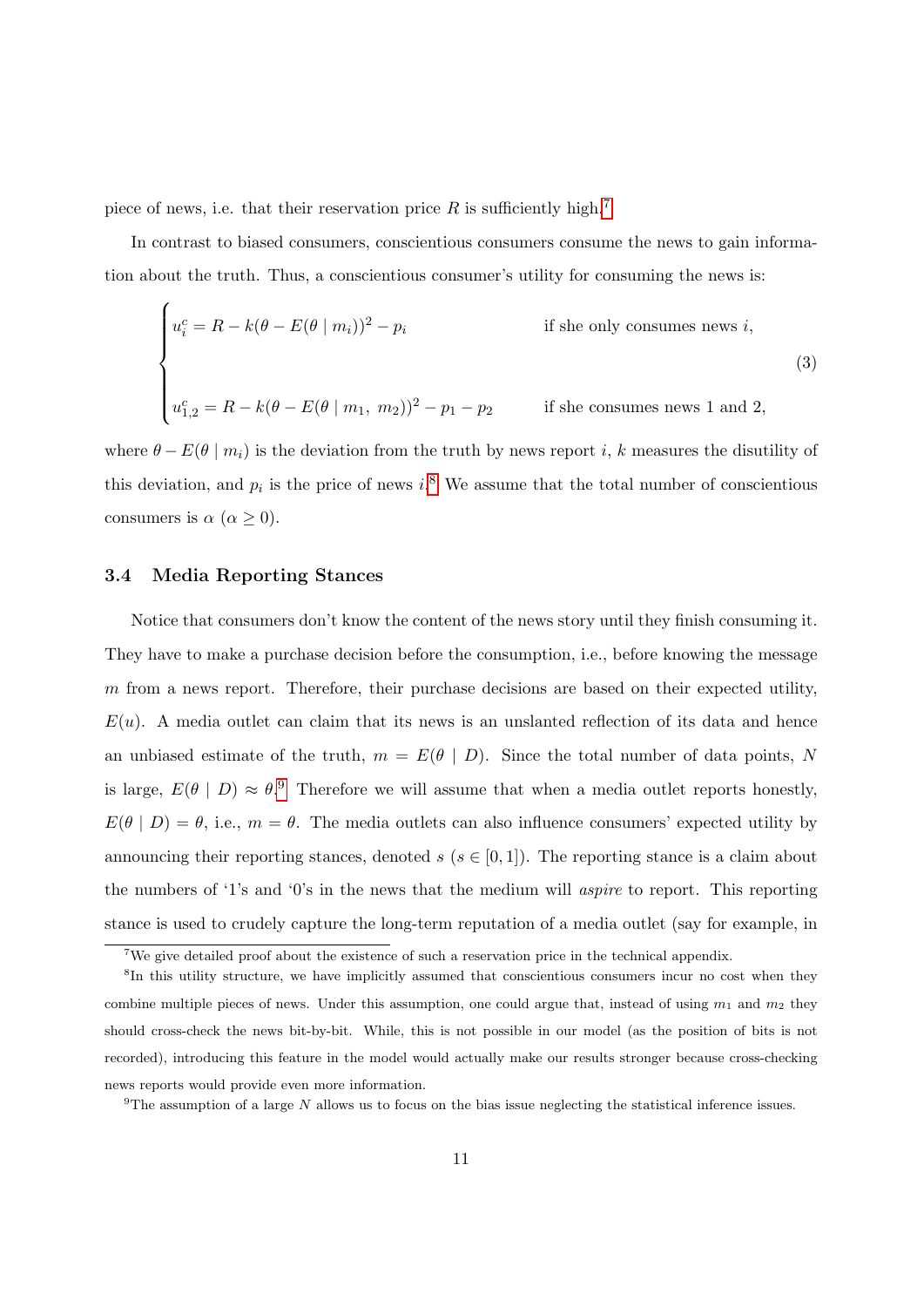terms of political orientation). If the data allow, a media outlet will fulfill its reporting stance, i.e. it will slant the data till  $m = s$ . Since slanting is limited by the available data, a medium will not always be able to fulfill its reporting stance. If the data don't allow, a media outlet will slant the news so that m is closest to its reporting stance, s. This means that  $m = 2\theta$  for a media outlet on the left and  $m = 2\theta - 1$  for a media outlet on the right. Put more formally:

<span id="page-14-1"></span>
$$
m(s) = \begin{cases} 2\theta & \text{if } s > 2\theta, \\ s & \text{if } s \le 2\theta \text{ and } (1-s) \le 2(1-\theta), \\ 2\theta - 1 & \text{if } (1-s) > 2(1-\theta). \end{cases}
$$
(4)

Consider the following example. Assume that the data collected with high effort (i.e. representing 2N data points) is the following:  $\{1,0,0,1,1,1,0,0,1,1\}$ .<sup>[10](#page-14-0)</sup> Clearly,  $E(\theta | D) = 0.6$ . Notice that for no cost a media outlet would have received the first half of the data (N observations):  $\{1, 0, 0, 1, 1\}$ , which also leads to  $E(\theta) = 0.6$ . If a media outlet incurs low effort, it then has to report honestly:  $m = E(\theta) = 0.6$ . However, if it incurs high effort, it can slant its news story to cater to some consumers. Suppose the medium's reporting stance is  $s = 0.4$ . With a bigger data set, it can drop some '1's from the data string, and its news report will look like  $\{1, 0, 0, 0, 1\}$ , leading to  $m = s = 0.4$ . However, if its reporting stance were  $s = 0$ , then at most it could report a news story of  $\{1, 0, 0, 0, 0\}$ , hence, in this case  $m = 0.2 \neq s$ .

After the decision on reporting stance, media outlets announce their prices and consumers decide how much and which news to buy. Notice that consumers' purchase decision depends on two factors: reporting stances and prices. We will consider two cases: (i) a monopolist media outlet and, (ii) two competing media outlets, 1 and 2. Without loss of generality, we assume that media outlet 1 is positioned to the left of outlet 2, that is  $s_1 < s_2$ . The timing of the game is the following. The two media outlets simultaneously choose their effort for data collection (high or low). Next, they decide their reporting stances simultaneously, which become public knowledge. Prices are simultaneously announced. Finally, consumers (both biased and conscientious) make their purchase decisions.

<span id="page-14-0"></span><sup>&</sup>lt;sup>10</sup>For the sake of the example, we use a small  $N$ .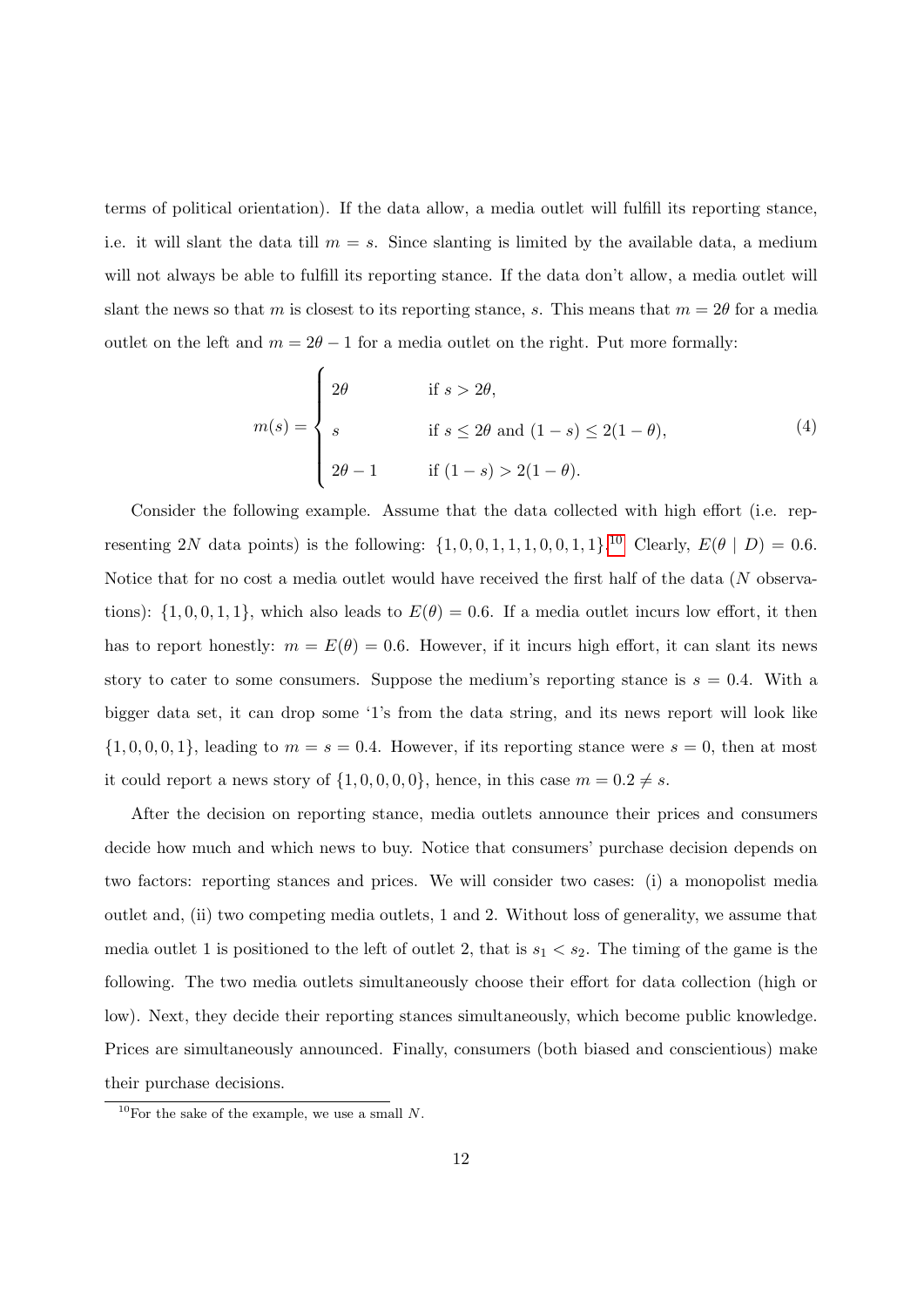#### 3.5 Media Bias and Information Efficiency

We are interested in the level of media bias and the information efficiency of the industry. We define media bias in terms of the sum of expected differences between the truth and the message delivered by the media:

## **Definition 1**  $MB = \sum_{i=1}^{2} E(|m_i(s_i) - \theta|)$ .

Notice that  $MB$  is a function of the media outlets' choices of reporting stances. The more extreme those stances are, the more slanting is likely to be needed to meet each medium's reporting stance.

We are also interested in the efficiency of the media (as an industry) in recovering the truth from the data. We call this information efficiency. Obviously, this only concerns conscientious consumers as they are the only ones interested in the truth. Thus, information efficiency is defined as:

## **Definition 2**  $IE = -E[(\theta - E(\theta | m_1, m_2))^2]$ .

The measure of information efficiency is basically a conscientious consumer's expected loss when reading/watching both pieces of news. With these definitions, we can examine how the media performs on these measures in equilibrium. The computation of different equilibria is presented next.

## 4 Analysis

The game is solved by backward induction. In the fourth stage, consumers make their purchase decision before consuming the news, i.e., before knowing the message m from a news story. Therefore, we first calculate consumers' expected utility of consuming different news (slanted or unslanted). We then analyze media outlets' strategic variables, including prices, reporting stances and data collection effort. Before claiming their reporting stances, media outlets first have to decide their effort level in collecting data. With a high effort, a media outlet can either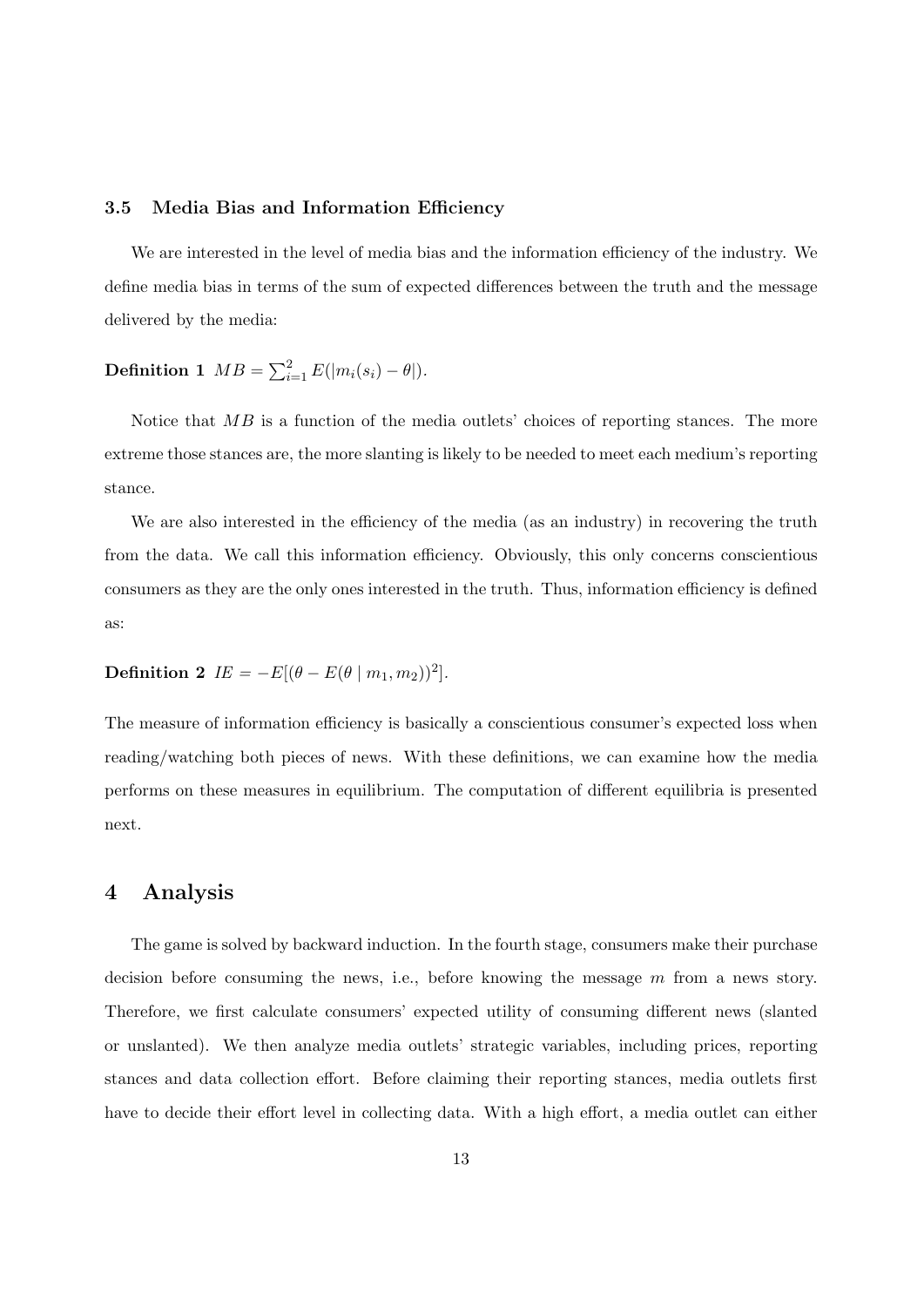claim a reporting stance at a fixed number  $(s \in [0,1])$  or claim its honesty  $(m = \theta)$ . With a low effort, however, it can only claim its unbiasedness and consequently its reporting stance is just the truth  $(m = \theta)$ . Therefore, different effort levels will result in different strategic action sets in the subsequent stages.

## 4.1 Consumers' Expected Utility

Let us start with consumers consuming unslanted news. If a media outlet chooses to report the unslanted reflection of whatever data it gets, then the media outlet doesn't have a fixed reporting stance so its message m is always an unbiased estimate of the truth (i.e.,  $m = \theta$  since N is large). Before a biased consumer reads/watches this unslanted news, his/her expected utility is:

$$
E(u_i^b) = R - tE [(x - m_i)^2] - p_i
$$
  
= R - t [x<sup>2</sup> - 2xE(m<sub>i</sub>) + E(m<sub>i</sub><sup>2</sup>)] - p<sub>i</sub>  
= R - t(x<sup>2</sup> - x +  $\frac{1}{3}$ ) - p<sub>i</sub>. (5)

Obviously, a conscientious consumer will have an expected utility of  $E(u^c) = R - p_i$ .

Next, let us take the case when consumers consume slanted news. Before their purchase, consumers know that the fulfillment of a reporting stance is constrained by the data and the underlying truth. From [\(4\)](#page-14-1), the fulfillment requires  $2\theta - 1 \leq s \leq 2\theta$ , i.e.  $\frac{s}{\alpha}$  $\frac{s}{2} \leq \theta \leq \frac{s+1}{2}$  $\frac{1}{2}$ . The expected utility of a biased consumer then becomes:

$$
E(u_i^b) = R - tE[(x - m_i)^2] - p_i = R - t[x^2 - 2xE(m_i) + E(m_i^2)] - p_i,
$$
\n(6)

where

$$
E(m_i) = \int_0^{s_i/2} 2\theta f(\theta) d\theta + \int_{s_i/2}^{(s_i+1)/2} s_i f(\theta) d\theta + \int_{(s_i+1)/2}^1 (2\theta - 1) f(\theta) d\theta = \frac{2s_i+1}{4},\tag{7}
$$

and

$$
E(m_i^2) = \int_0^{s_i/2} (2\theta)^2 f(\theta) d\theta + \int_{s_i/2}^{(s_i+1)/2} s_i^2 f(\theta) d\theta + \int_{(s_i+1)/2}^1 (2\theta - 1)^2 f(\theta) d\theta = \frac{3s_i^2 + 1}{6}.
$$
 (8)

Therefore,

$$
E(u_i^b) = R - t \left[ \left( x - \frac{2s_i + 1}{4} \right)^2 + \left( \frac{2s_i - 1}{4} \right)^2 + \frac{1}{24} \right] - p_i.
$$
 (9)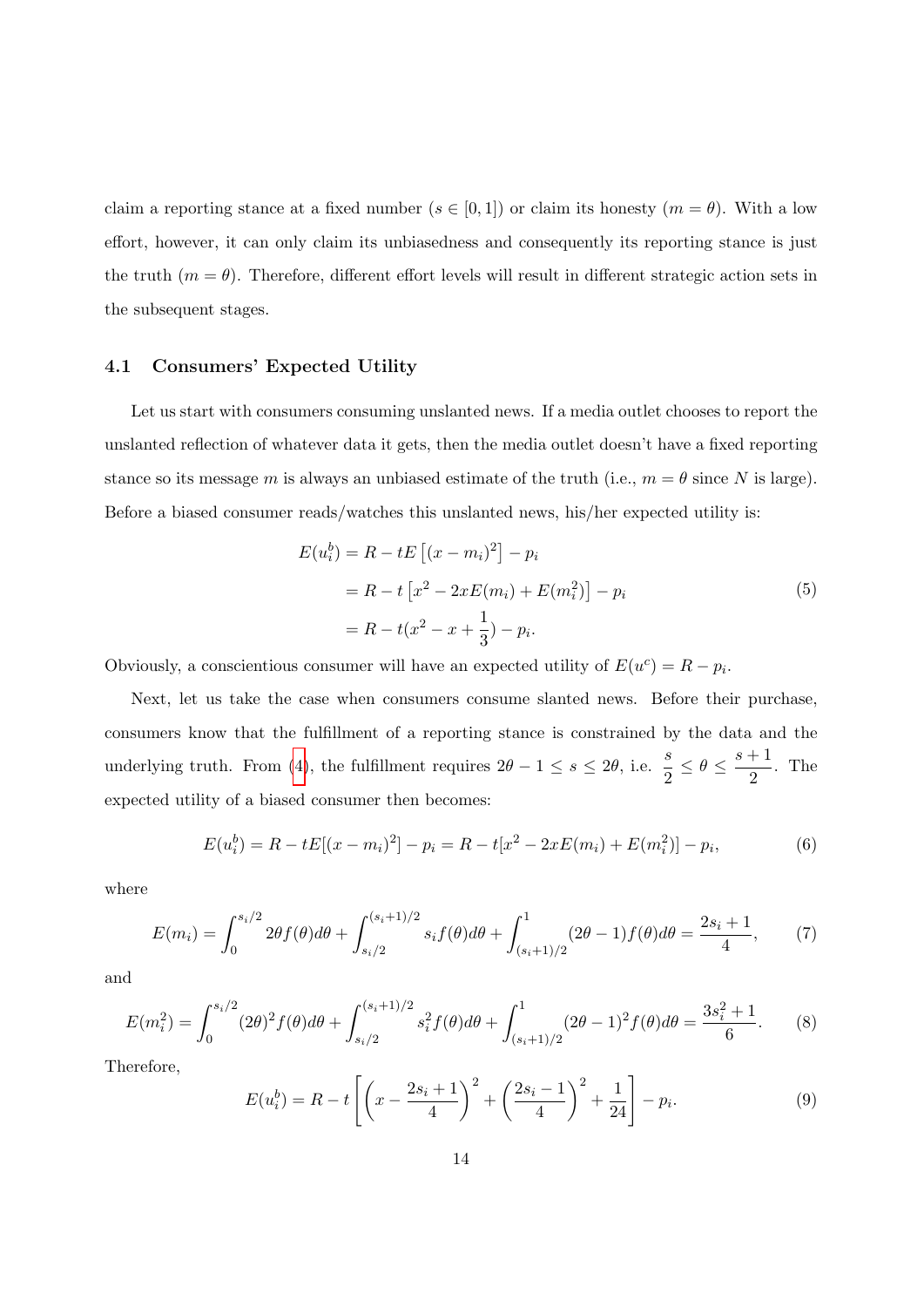A conscientious consumer is not interested in message m but rather the underlying truth,  $E(\theta | m)$ , that s/he can estimate from s and m. Specifically, when  $m \neq s$ , s/he knows that the media outlet can not fulfill its reporting stance because the data is not enough to support it. From this, s/he knows that the truth is on the left of the message if  $m < s$  and on the right of the message if  $m > s$ . Understanding that the slanted news comes from 2N bits of data, a conscientious consumer knows  $E(\theta | m_i) = m_i/2$  if  $m_i < s_i$ , and  $E(\theta | m_i) = (m_i + 1)/2$  if  $m_i > s_i$ . However, when  $m = s$ , the conscientious consumer only knows that the data allow the fulfillment of the reporting stance, hence the truth is uniformly distributed between  $\left[\frac{s_i}{2}\right]$  $\frac{s_i}{2}, \frac{s_i+1}{2}$ 2 1 and his/her best estimate of the truth is the mean of this reduced uniform distribution:  $\frac{2s_i+1}{4}$ . Therefore,

<span id="page-17-0"></span>
$$
E(\theta \mid m_i) = \begin{cases} \frac{m_i}{2} & \text{if } m_i < s_i, \\ \frac{2s_i + 1}{4} & \text{if } m_i = s_i, \\ \frac{m_i + 1}{2} & \text{if } m_i > s_i. \end{cases} \tag{10}
$$

Substituting  $(4)$  into  $(10)$ , we have:

$$
E[(\theta - E(\theta \mid m_i))^2] = \int_0^{s_i/2} 0 f(\theta) d\theta + \int_{s_i/2}^{(s_i+1)/2} (\theta - \frac{2s_i+1}{4})^2 f(\theta) d\theta + \int_{(s_i+1)/2}^1 0 f(\theta) d\theta
$$
  
= 1/96. (11)

As a result, a conscientious consumer's expected utility from consuming a biased news is:

$$
E(u_i^c) = R - kE[(\theta - E(\theta \mid m_i))^2] - p_i = R - k/96 - p_i.
$$
\n(12)

When the conscientious consumer consumes news from two biased media outlets, 1 and 2, with reporting stances  $s_1 < s_2$ , s/he knows that  $m_1 < m_2$  since the two media outlets have the same data. Therefore,

$$
E(\theta \mid m_1, m_2) = \begin{cases} \frac{m_2}{2} & \text{if } m_2 < s_2, \\ \frac{s_1 + s_2 + 1}{4} & \text{if } m_1 = s_1 \text{ and } m_2 = s_2, \\ \frac{m_1 + 1}{2} & \text{if } m_1 > s_1. \end{cases}
$$
(13)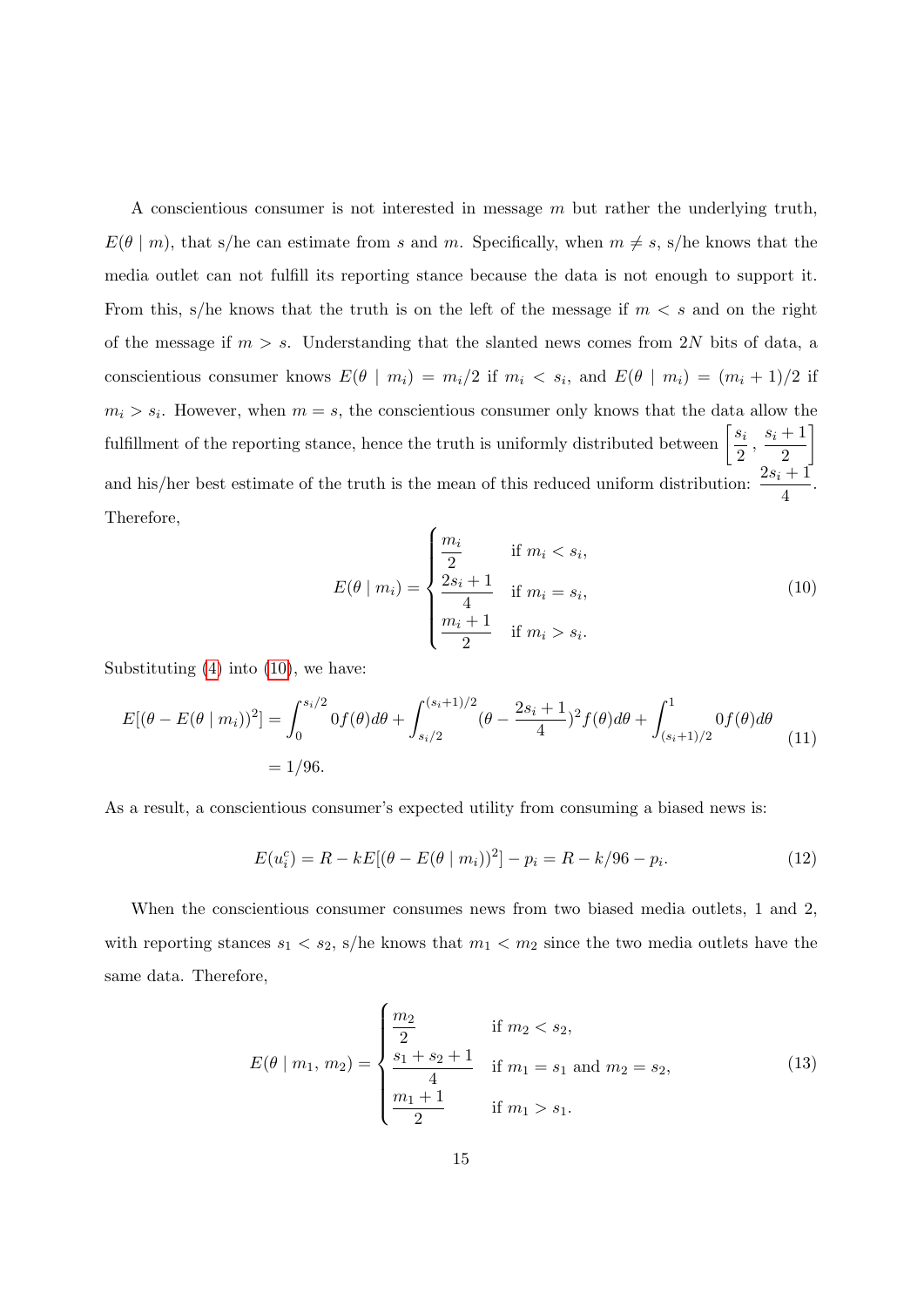His/her expected utility can be calculated using the same logic as before. After some algebra, we obtain:

$$
E(u_{1,2}^c) = R - k \frac{(1 + s_1 - s_2)^3}{96} - p_1 - p_2.
$$

Notice that in this case, the more the media are biased (the more their reporting stances are extreme), the better off the conscientious consumer is from the perspective of information efficiency (the middle term in  $E(u_{1,2}^c)$  is a negative number with higher absolute value). However, we can expect that in this case, media prices are also going to be higher because the media are more differentiated (reporting stances are further apart), which hurts the conscientious consumer.

#### 4.2 Monopolist Media Outlet

To set a benchmark, let us first look at a monopolist media outlet. The following Lemma summarizes the analysis for this case.

<span id="page-18-0"></span>**Lemma 1** Let  $\underline{R_m}$ ,  $\underline{s_m}$  and  $\overline{s_m}$  be as defined in the Appendix. When  $R > \underline{R_m}$ , a monopolist media outlet will cover both the biased and conscientious markets, and its equilibrium data collection effort and reporting stance is:

$$
\begin{cases}\n\text{High effort} & s_m = \frac{1}{2} & \text{if } k \le 96t \left[ \left( \frac{1}{2} - a \right)^2 + \frac{1}{24} \right] \text{ and } \frac{t(1+\alpha)}{12} > C, \\
\text{High effort} & s_m \in \left[ \underline{s_m}, \overline{s_m} \right] & \text{if } k > 96t \left[ \left( \frac{1}{2} - a \right)^2 + \frac{1}{24} \right] \\
& \text{and } (1+\alpha) \left[ t(a - \frac{1}{2})^2 + \frac{t}{12} - \frac{k}{96} \right] > C,\n\end{cases}
$$

  $\label{eq:low} Low\,\,effort\qquad honest\,\,report$ 

$$
if \frac{t(1+\alpha)}{12} < C \text{ or,}
$$
\n
$$
\frac{t(1+\alpha)}{12} > C > (1+\alpha) \left[ t(a-\frac{1}{2})^2 + \frac{t}{12} - \frac{k}{96} \right]
$$
\n
$$
and \ k > 96t \left[ \left( \frac{1}{2} - a \right)^2 + \frac{1}{24} \right]. \tag{14}
$$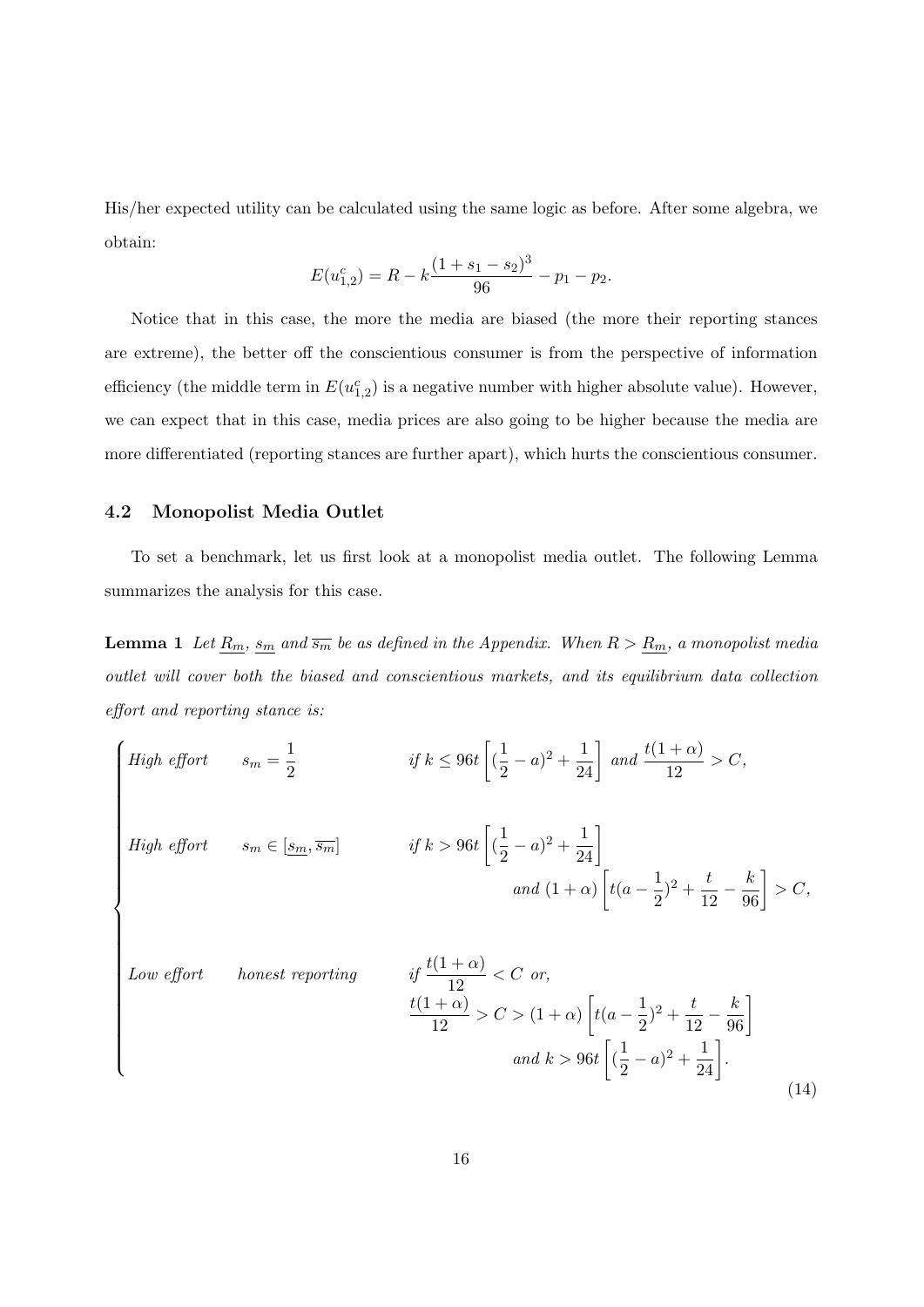Proof: See appendix.

Lemma [1](#page-18-0) basically says that when the conscientious consumers' disutility for bias  $(k)$  is low, the monopolist will incur high effort in data collection so that it can slant its news to cater to the biased consumers. However, when the monopolist slants, its reporting stance will be in the middle of the biased consumers' preference continuum.<sup>[11](#page-19-0)</sup> In contrast, when the conscientious consumers' disutility for bias  $(k)$  is high, the monopolist will incur low effort in data collection and report the truth so that the conscientious consumers buy the news. In sum, under a monopoly setting, as expected, the medium caters to the conscientious consumers when these become more relevant. We will see that this is not necessarily the case under competition.

#### 4.3 Duopolist Media Outlets

Recall that media outlets first have to decide their effort levels in collecting data. With a high effort, a media outlet can claim its reporting stance at a fixed number between  $[0, 1]$ . With a low effort, however, it can only claim its unbiasedness and consequently its reporting stance is just the truth  $\theta$ . Therefore, different effort levels will introduce different strategic action sets in the subsequent stages. To determine the full equilibrium, we need to calculate the equilibrium profits in three sub-games: (i) each media outlet incurs low effort  $(\pi_{LL})$ , (ii) one media outlet incurs low effort and the other incurs high effort  $(\pi_{LH}$  and  $\pi_{HL})$  and, (iii) both outlets incur high effort,  $(\pi_{HH})$ . With these equilibrium profits we can calculate the equilibrium effort levels according to the following game:

Detailed calculations of these profits are available in the appendix. Obviously, when the cost of collecting data is very high, no media outlet will ever collect data and therefore, they will not slant either. To avoid this uninteresting case, in the following analysis, we will assume that the cost of collecting data  $(C)$  is not very high, such that when one media outlet chooses low effort, the other will choose high effort. In other words, slanting is always considered by at least one

<span id="page-19-0"></span><sup>&</sup>lt;sup>11</sup>Under the second case of the Lemma, the monopolist media outlet is indifferent between the points of a segment that is centered on  $1/2$ , i.e., qualitatively it is in the middle.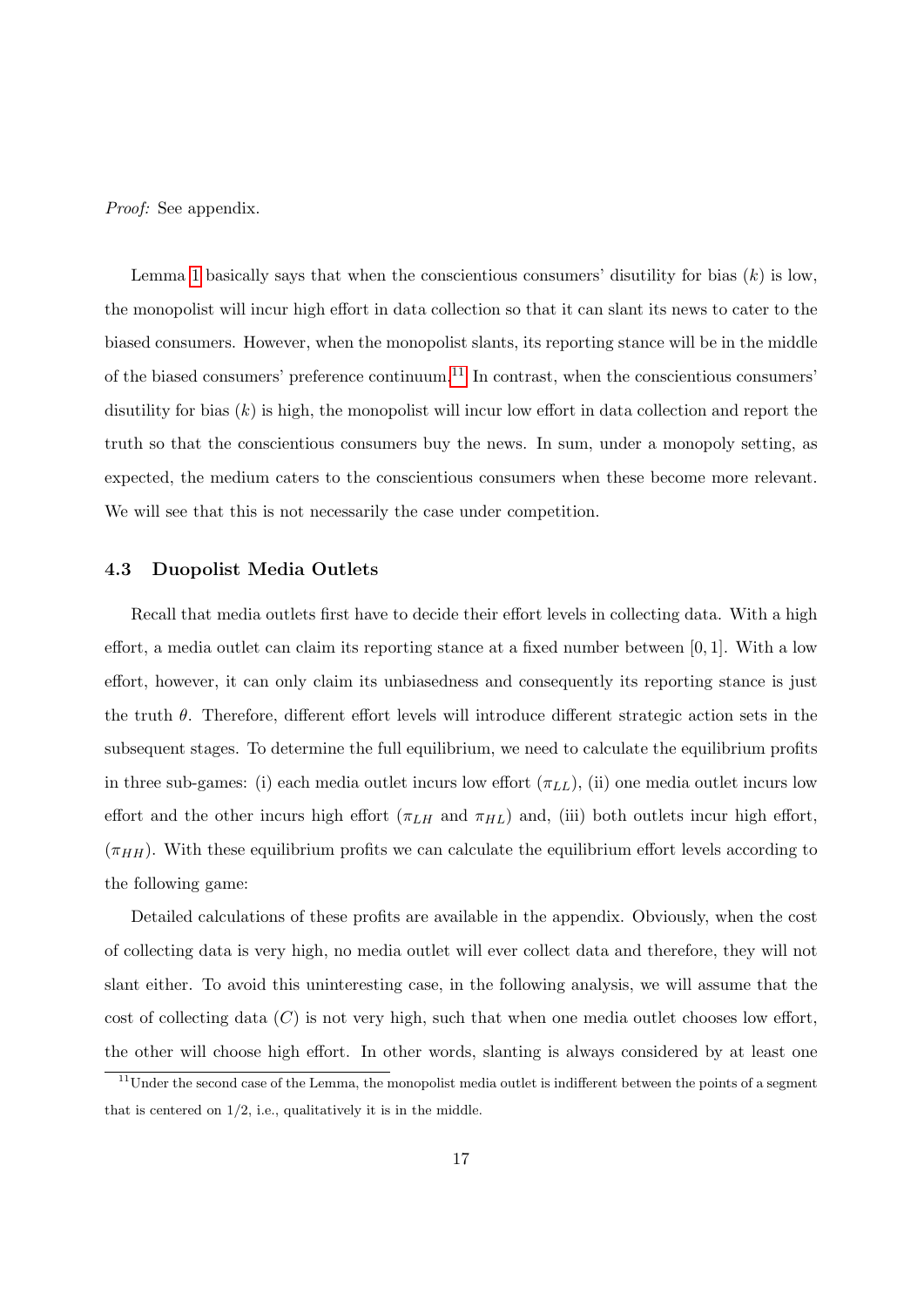Media outlet 2

|          | Low | High                                                         |
|----------|-----|--------------------------------------------------------------|
| Media    |     | Low $\pi_{LL}$ , $\pi_{LL}$ $\pi_{L}$ $\pi_{L}$ , $\pi_{HL}$ |
| outlet 1 |     | High $\pi_{HL}$ , $\pi_{LH}$ $\pi_{HH}$ , $\pi_{HH}$         |

<span id="page-20-3"></span><span id="page-20-0"></span>Table 1: Media outlets' equilibrium profits under different effort levels

media outlet. Thus:

#### Assumption 1

$$
C < \frac{t(1 - 3\psi\omega)^2}{648\psi},
$$

where  $\psi = 1 - 2a$  and  $\omega = 3 + 2\alpha$ .

Under Assumption [1,](#page-20-0)  $\pi_{HL} > 0.12$  $\pi_{HL} > 0.12$  Consequently, depending on  $\pi_{HH}$  and  $\pi_{LH}$ , there are two possible equilibria:  $\epsilon$ 

$$
\begin{cases}\n(H, H) & \text{if } \pi_{HH} \ge \pi_{LH}, \\
(H, L) \text{ or } (L, H) & \text{if } \pi_{HH} < \pi_{LH}.\n\end{cases}
$$
\n(15)

In the first equilibrium, both media outlets incur high efforts in collecting data so as to cater to the biased consumers (albeit to different ones). In the second equilibrium, only one media outlet collects extra data, the other collects just enough data to report honestly. These two equilibria are analyzed in detail next.

#### 4.3.1 Both Media Slant

<span id="page-20-2"></span>The following proposition describes the equilibrium in which both media outlets slant the news.

**Proposition 1** Assume that the conscientious consumers' disutility for bias is large  $(k > 16t)$ . There exist  $\underline{C}$ ,  $\underline{\alpha}$  and  $\overline{\alpha}$  such that, when the cost of collecting extra data is low  $(C < \underline{C})$ , or when the cost is high  $(C < C)$  and the number of conscientious consumers is high  $(\alpha > \overline{\alpha})$ , there exists

<span id="page-20-1"></span><sup>&</sup>lt;sup>12</sup>When  $\pi_{HL} \leq 0$ , there may exist mixed strategy equilibria where media outlets incur high effort or exit the market with some probability.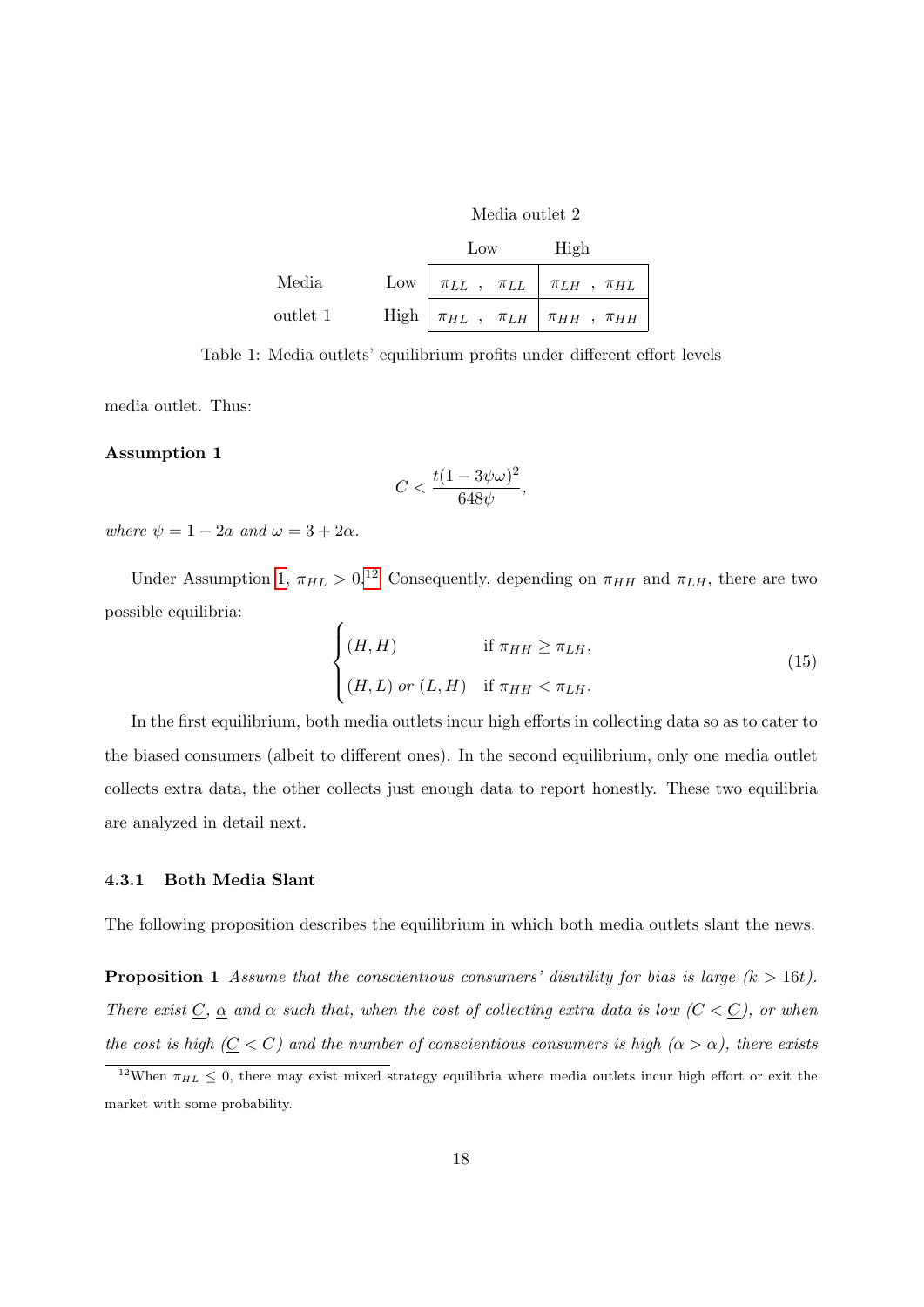a unique sub-game perfect equilibrium where both media outlets incur high effort in collecting data and provide slanted news to fulfill the following reporting stances (assuming  $s_1 < s_2$ ):

$$
\begin{cases}\ns_1^* = \max\left\{\frac{1}{2} - \frac{3\psi(\omega - 2)}{4}, 0\right\}, \\
s_2^* = \min\left\{\frac{1}{2} + \frac{3\psi(\omega - 2)}{4}, 1\right\},\n\end{cases} \tag{16}
$$

where  $\psi = 1 - 2a$  and  $\omega = 3 + 2\alpha$ . In equilibrium, conscientious consumers buy both pieces of news.

Proof: See appendix.

The equilibrium described in Proposition [1](#page-20-2) has several interesting characteristics. The first one concerns the cost of data collection. Intuitively, when this cost is low, slanting is cheap and media outlets are willing to collect extra data to slant.

The second characteristic concerns media outlets' reporting stances. It can be easily checked that  $s_1 < a < 1-a < s_2$ . This means that when both media outlets slant, they will claim reporting stances that are more extreme than the position of the most extreme biased consumers in the population. While this is intriguing, it is consistent with [Mullainathan and Shleifer](#page-32-1) [\(2005\)](#page-32-1) and relates to the standard Hotelling model. In Hotelling, price competition drives competitors away from each other, while firms want to stay with consumers and this demand factor draw competitors towards the center of the preference continuum. Our extreme reporting stance suggests that in this equilibrium, the effect of price competition largely overtakes the demand factor. This is intriguing and requires an explanation.

The third characteristic of the equilibrium concerns the impact of conscientious consumers on media bias, which is our major focus in this paper. Surprisingly, Proposition [1](#page-20-2) suggests (see detailed analysis in section 4.3.3) that with more conscientious consumers, media outlets are more inclined to collect extra data and slant. This is related to the extreme reporting stances that they claim: the more these positions are extreme the more pressure news providers have to slant.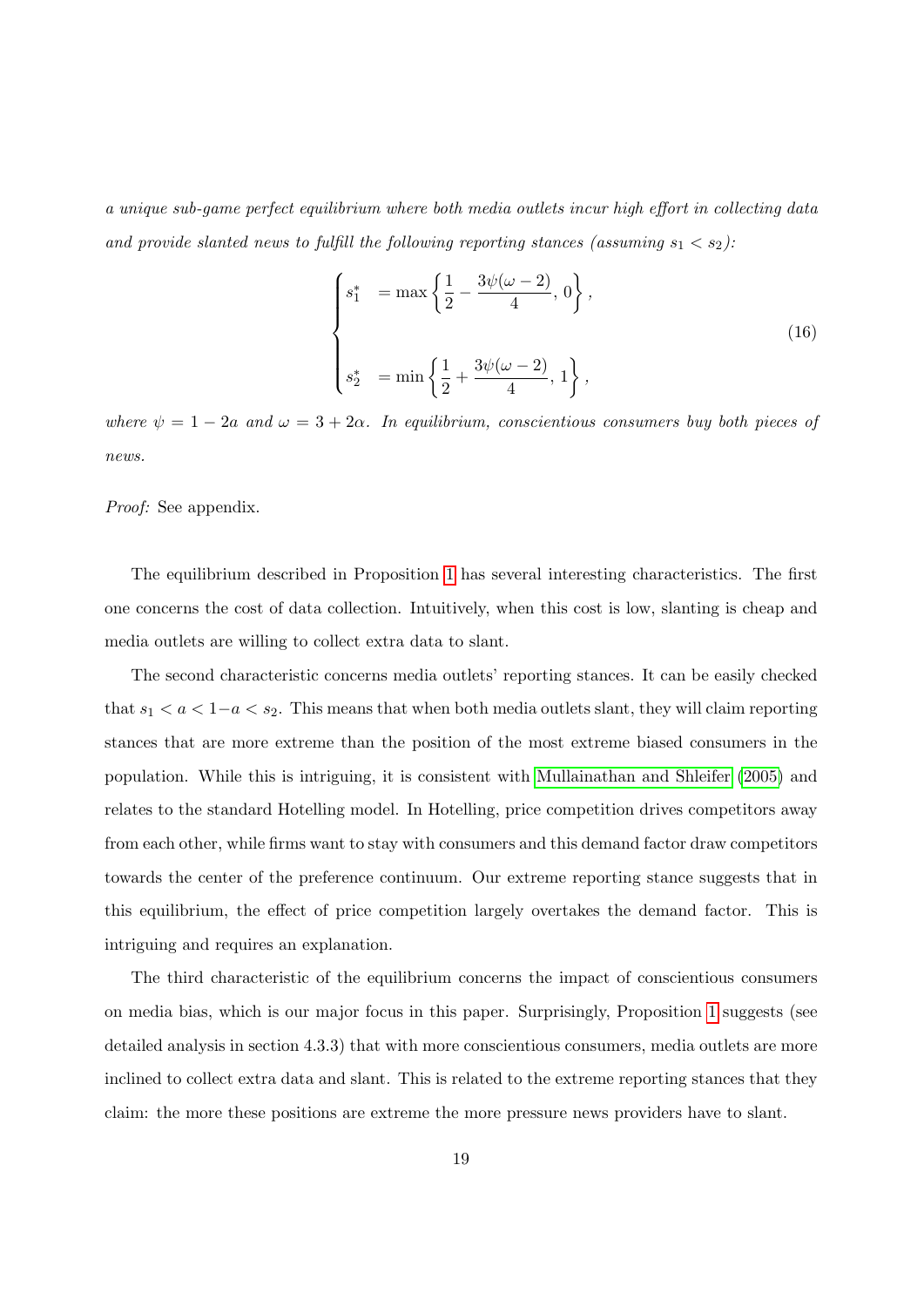The intuition behind this outcome is the following. When the disutility for bias of conscientious consumers is high  $(k > 16t)$ , they might buy both pieces of news. Then the media outlets only compete on price for the biased consumers. When the number of conscientious consumers increases, the biased consumer market becomes less important and media outlets are more willing to increase prices to exploit the captive conscientious consumer segment. To achieve this they claim extreme reporting stances, which in turn forces them to slant more. In sum, when the number of conscientious consumers is high and their disutility for bias is also high, media bias is high and there is little price competition between media outlets.

#### 4.3.2 Only One Medium Slants

We next explore an equilibrium where one of the media outlets reports honestly. The following proposition summarizes the conditions for such an equilibrium.

<span id="page-22-0"></span>**Proposition 2** Assume that the conscientious consumers' disutility for bias is large  $(k > 16t)$ . There exist  $\underline{C}$ ,  $\underline{\alpha}$  and  $\overline{\alpha}$  such that, when the cost of information collection is high  $(C > \underline{C})$  and the number of conscientious consumers is small  $(\alpha < \underline{\alpha})$ , there exists a unique sub-game perfect equilibrium where one media outlet incurs high effort in collecting data and provides biased news while the other incurs low effort and reports honestly. The equilibrium reporting stance of the slanting medium is:

$$
s_H^* = \max\left\{\frac{1}{6}(3 - \psi\omega - \sqrt{\psi^2\omega^2 - 1}), 0\right\}, \quad \text{where } \psi = 1 - 2a \text{ and } \omega = 3 + 2\alpha. \tag{17}
$$

All consumers buy one piece of news with conscientious consumers buying from the honest medium.

Proof: See appendix.

As expected, when the cost of collecting extra data is high, slanting becomes less profitable than honest reporting. Then it may become interesting to choose this strategy. By choosing low effort, i.e. honest reporting, the media outlet also positions itself in the center of the biased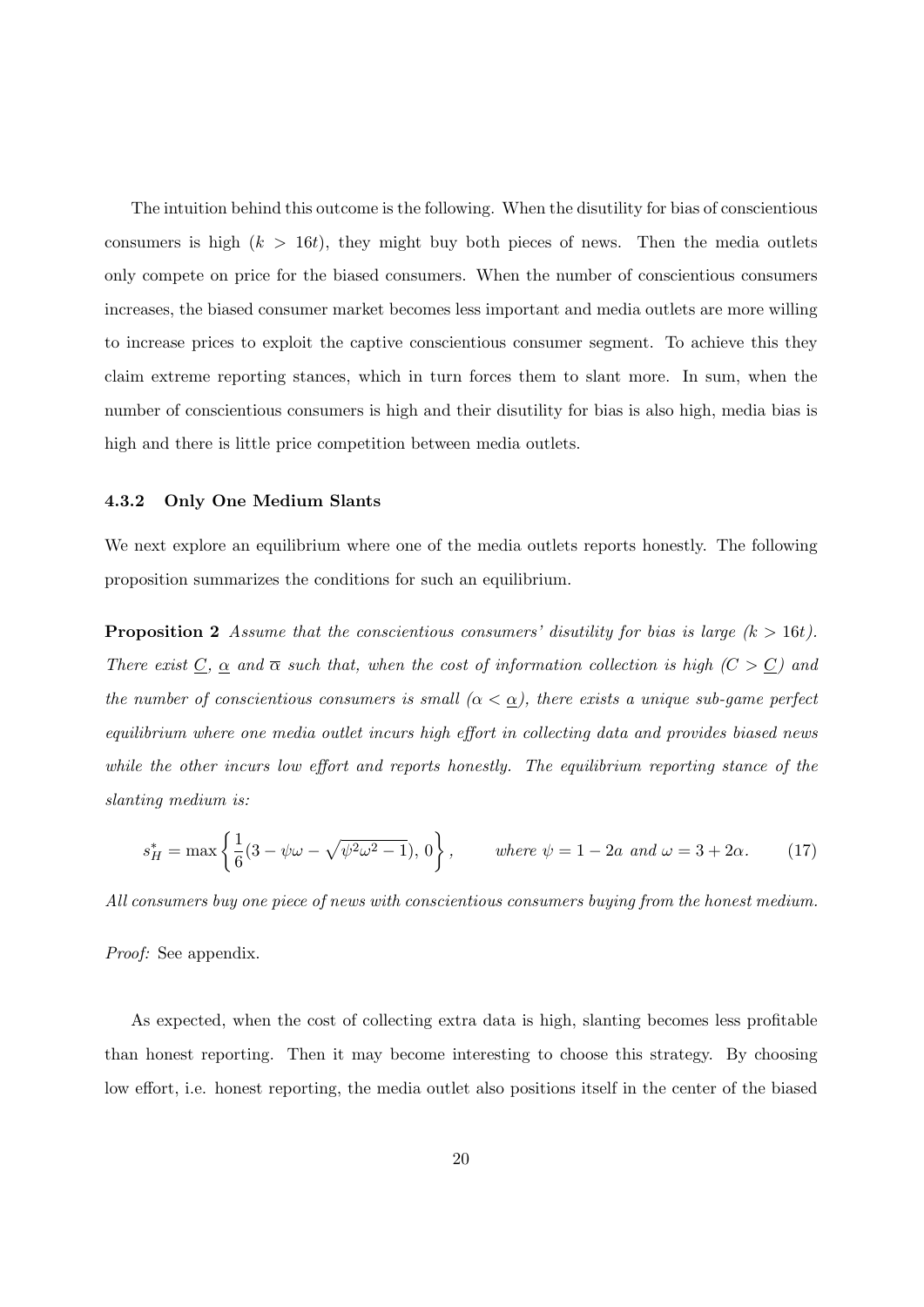market.<sup>[13](#page-23-0)</sup> This is similar to strategic commitment in positioning. In reaction, the media outlet with high effort has to position itself far away from the center of the biased market to decrease price competition. Thus, the honest media outlet gains an advantage of being close to demand. Here, however, the number of conscientious consumers has qualitatively different impact on the price competition between media outlets. Now, buying the honest news only always dominates buying both pieces of news for a conscientious consumer. This is because when the conscientious consumer buys the unslanted news, his/her disutility for media bias is minimized to zero and the slanted news adds no utility, while representing extra cost. The two media outlets then compete in both biased and conscientious markets. More specifically, a conscientious consumer's expected utility from the honest news is:  $R - p<sub>L</sub>$  and her utility from the slanted news is:  $R - \frac{k}{\alpha}$  $\frac{16}{96} - p_H.$ Thus, the maximal price an honest media outlet can charge to the conscientious consumers is  $p_L = p_H + \frac{k}{\alpha}$  $\frac{6}{96}$ . Therefore, the two media outlets are in harsh price competition. Understandably, this price competition increases with the number of conscientious consumers, which is in sharp contrast with the symmetric equilibrium.

#### 4.3.3 Comparative Statics

In this section, we summarize the key results from the comparative statics.

**Result 1** When biased consumers' heterogeneity increases, media have more incentives to slant but reporting stances remain the same.

Proof (sketch): The detailed proof is in the appendix. In the game described in Table [1,](#page-20-3) if  $\pi_{HH} > \pi_{LH}$ , then both media outlets will collect extra data to slant, while only one media outlet will collect extra data if  $\pi_{HH} < \pi_{LH}$ . Simplification yields:

<span id="page-23-0"></span>• when  $t > \underline{t}$ ,  $\pi_{HH} > \pi_{LH}$ ;

<sup>13</sup>This is different from claiming a reporting stance  $s = \frac{1}{2}$  $\frac{1}{2}$ . A reporting stance  $s = \frac{1}{2}$  $\frac{1}{2}$  gives a biased consumer an expected utility of  $R-t\left[(x-\frac{1}{2}\right)]$  $\frac{1}{2}$ )<sup>2</sup> +  $\frac{1}{24}$  - p, while honest reporting gives the biased consumer an expected utility of  $R-t\left[(x-\frac{1}{2}\right]$  $(\frac{1}{2})^2 + \frac{1}{12}$  - p.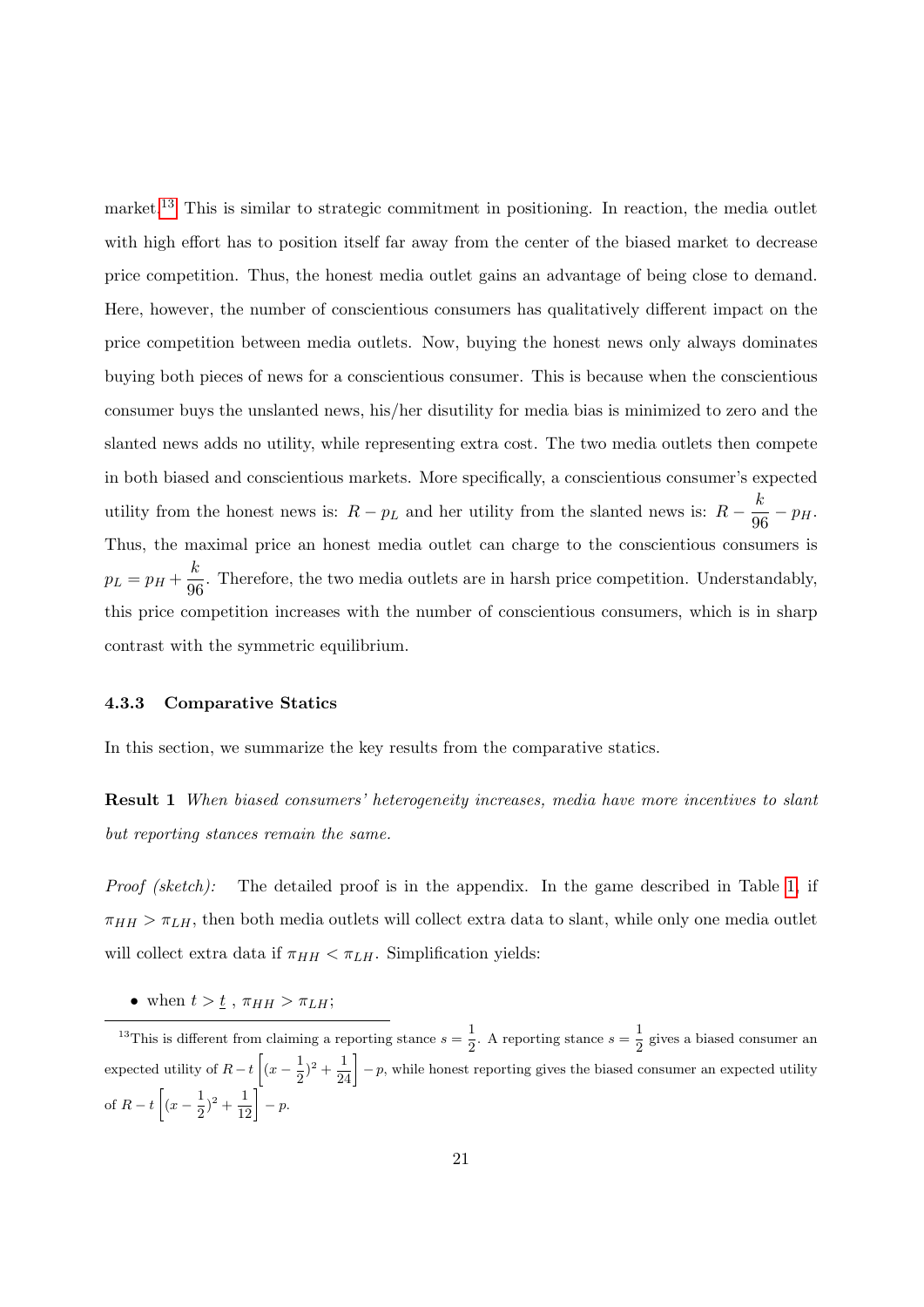• when  $t < \underline{t}$ ,  $\pi_{HH} < \pi_{LH}$ .

The parameter  $t$  captures the biased consumers' disutility of reading/watching news that is inconsistent with their beliefs. Thus  $t$  measures those consumers' preference for bias. It is then clear that when these consumers' preference for bias is high  $t > t$ , both media outlets collect extra data and slant. When these consumers' preference for bias is low  $t < t$ , only one media outlet collects extra data to slant, the other reports honestly. However, it can be easily checked in Propositions [1](#page-20-2) and [2](#page-22-0) that all reporting stances are independent of the parameter t.  $\Box$ 

**Result 2** When there are more conscientious consumers, media bias is higher (reporting stances are more extreme) and thus, the media slant more.

Proof (sketch): We need to show that more media outlets will slant and their reporting stances become more extreme as the number of conscientious consumers increases. In the appendix, we show that  $\alpha \leq \overline{\alpha}$ . This means that, when there are more conscientious consumers, media outlets' slanting strategies move from equilibrium 2 to equilibrium 1. Thus, more media outlets will slant when there are more conscientious consumers.

When both media outlets slant (equilibrium 1), taking the derivative of the equilibrium reporting stances with respect to  $\alpha$  (i.e. the number of conscientious consumers) we obtain (for the case when media outlets are not at the extreme, i.e., their reporting stances are not 0 or 1):

$$
\begin{cases}\n\frac{\partial s_1^*}{\partial \alpha} = \frac{3(2a-1)}{2} < 0, \\
\frac{\partial s_2^*}{\partial \alpha} = \frac{3(1-2a)}{2} > 0.\n\end{cases} \tag{18}
$$

The above inequalities show that, as  $\alpha$  increases,  $s_1^*$  will become smaller and  $s_2^*$  larger. Thus both media outlets will have reporting stances further away from the mean of the truth. Also, the total media bias in the industry is  $MB = \frac{13}{16}$  $\frac{13}{16} + \frac{9}{4}$  $\frac{3}{4}[\alpha(1+\alpha)-a(1+2\alpha)^2+a^2(1+2\alpha)^2].$  Consistently with the above discussion, one can see that  $MB$  is increasing in  $\alpha$ , as  $\frac{\partial MB}{\partial \alpha} = \frac{9}{4}$  $\frac{3}{4}(1-2a)^2(1+2\alpha) > 0.$ 

Similarly, when only one media outlet slants, only this media outlet claims a reporting stance  $s_H$ . It can also be checked that in this case  $\frac{\partial s_H^*}{\partial \alpha} < 0$ . Since  $s_H < \frac{1}{2}$  $\frac{1}{2}$ , the slanting media outlet's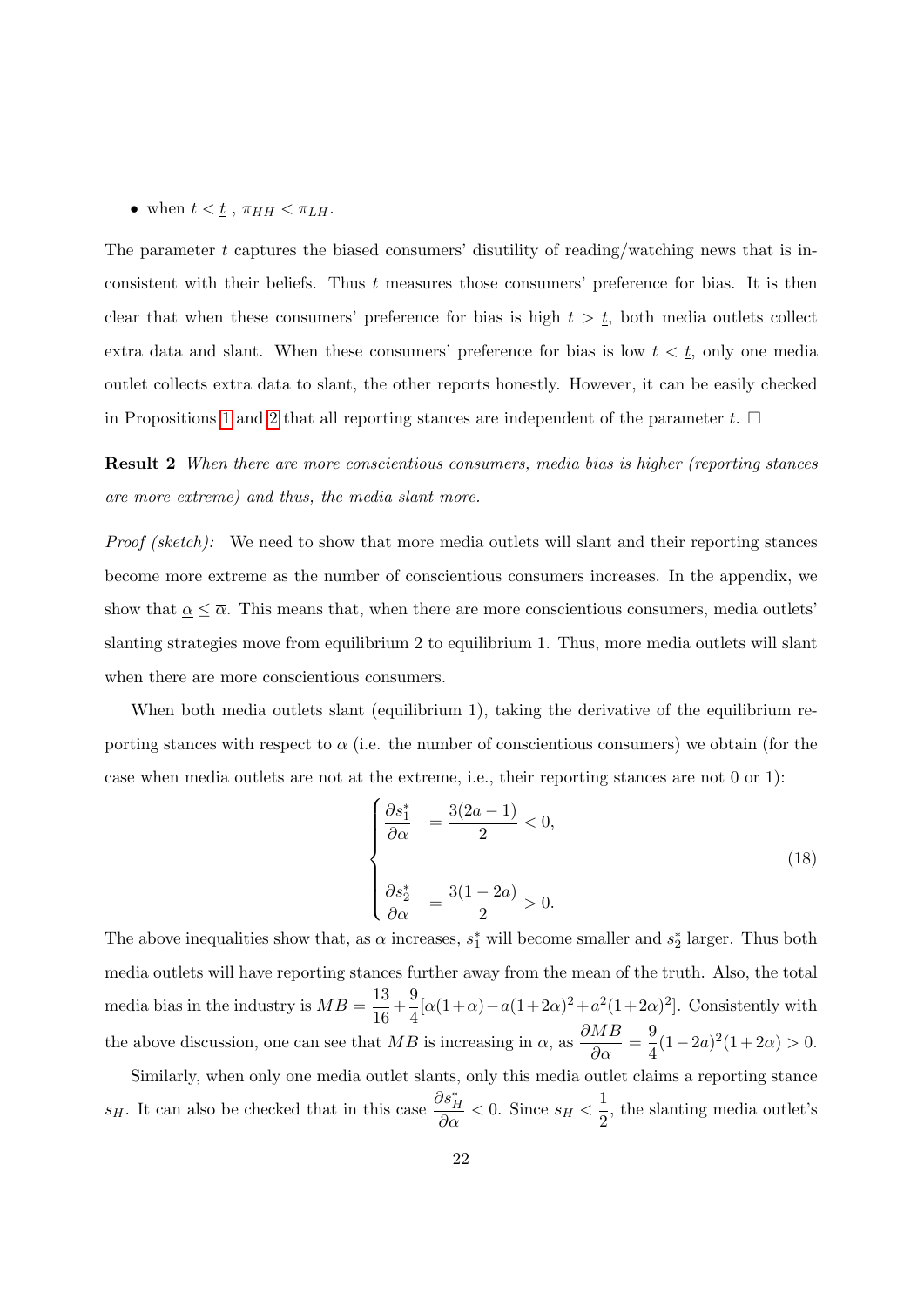reporting stance also becomes more extreme when there are more conscientious consumers. The total media bias in the industry is

$$
MB = \frac{4 + \psi\omega(\psi\omega + \sqrt{\psi^2\omega^2 - 1})}{36},\tag{19}
$$

where  $\psi = 1 - 2a$  and  $\omega = 3 + \alpha$ . It is easily checked that

$$
\frac{\partial MB}{\partial \alpha} = \frac{\partial MB}{\partial \omega} \cdot \frac{\partial \omega}{\partial \alpha} = \frac{\psi(2\psi^2 \omega^2 - 1 + 2\psi^2 \omega^2 \sqrt{\psi^2 \omega^2 - 1})}{36\sqrt{\psi^2 \omega^2 - 1}} > 0.\square
$$
\n(20)



<span id="page-25-0"></span>Figure 2: Equilibria in the parameter space of  $\{a, \alpha\}$ ,  $(t = 1, C = 0.2)$ .

Figure [2](#page-25-0) shows the two equilibria in the parameter space of  $\{a, \alpha\}$  at  $(t = 1, C = 0.2)$ . It is obvious that given any  $a, t, C$ , equilibrium 1 happens only when  $\alpha$  is high, and equilibrium 2 only happens when  $\alpha$  is low. Thus, in equilibrium more media outlets will slant when there are more conscientious consumers.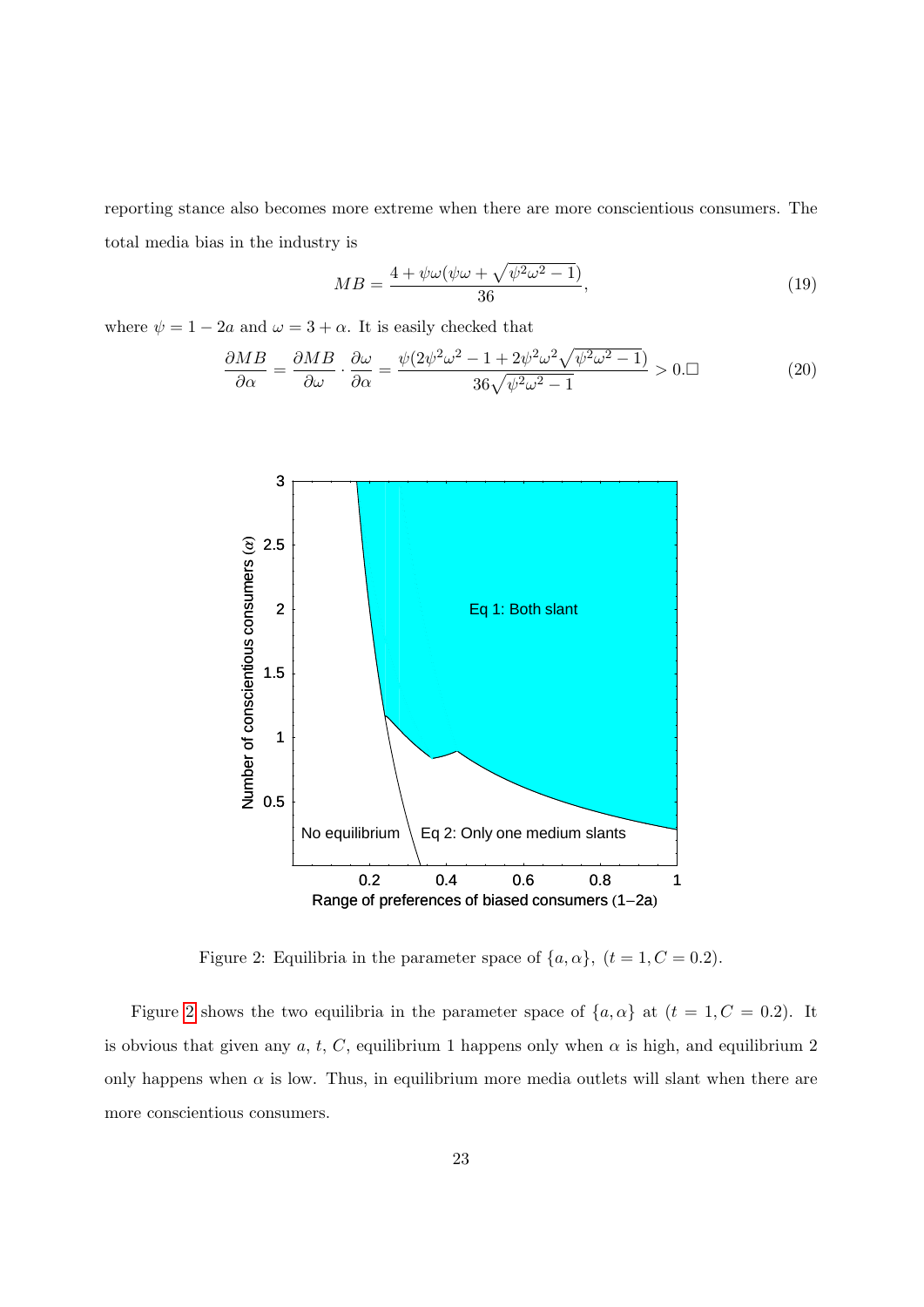<span id="page-26-0"></span>With respect to prices, we have already seen that:

Result 3 In the symmetric equilibrium (Proposition [1\)](#page-20-2), more conscientious consumers leads to more price competition. In the asymmetric equilibrium (Proposition [2\)](#page-22-0), more conscientious consumers leads to less price competition.

The conscientious market's qualitatively different impact on price competition shed some light on entry. The introduction of FOX News Channel in 1996 caused CNN to shift to the left. CNN's move indicates that competing media firms prefer the symmetric equilibrium where both firms slant as a way to differentiate their news products and to decrease price competition. Result [3](#page-26-0) also provides some intuitive answer with respect to the possible entry of an unbiased media outlet. As we mentioned in Proposition 2, a slanting media outlet can only attract conscientious consumers by lowering its price. When a media outlet enters the news market with unbiased news, and when the conscientious market becomes bigger, slanting firms will have stronger incentive to attract the conscientious consumers. However, they can only do so by lowering prices. Consequently, the price competition among the three firms (the two incumbents and the new entrant) will become really harsh. Media outlets that slant then have stronger incentive to slant more as a way to differentiate themselves.

Result 4 Given the effort levels of the media outlets, when media bias is higher, information efficiency is also higher, i.e. conscientious consumers can better recover the truth from the biased news.

Proof: Recall from Section 3 that in the symmetric equilibrium, information efficiency is:

$$
IE = -E[(\theta - E(\theta \mid m_1, m_2))^2] = -\frac{(1 + s_1 - s_2)^3}{96},\tag{21}
$$

which represents the conscientious consumers' expected error of consuming both pieces of news. It is then straightforward to see that when media bias increases  $(s_1$  decreases or  $s_2$  increases), information efficiency becomes higher.  $\square$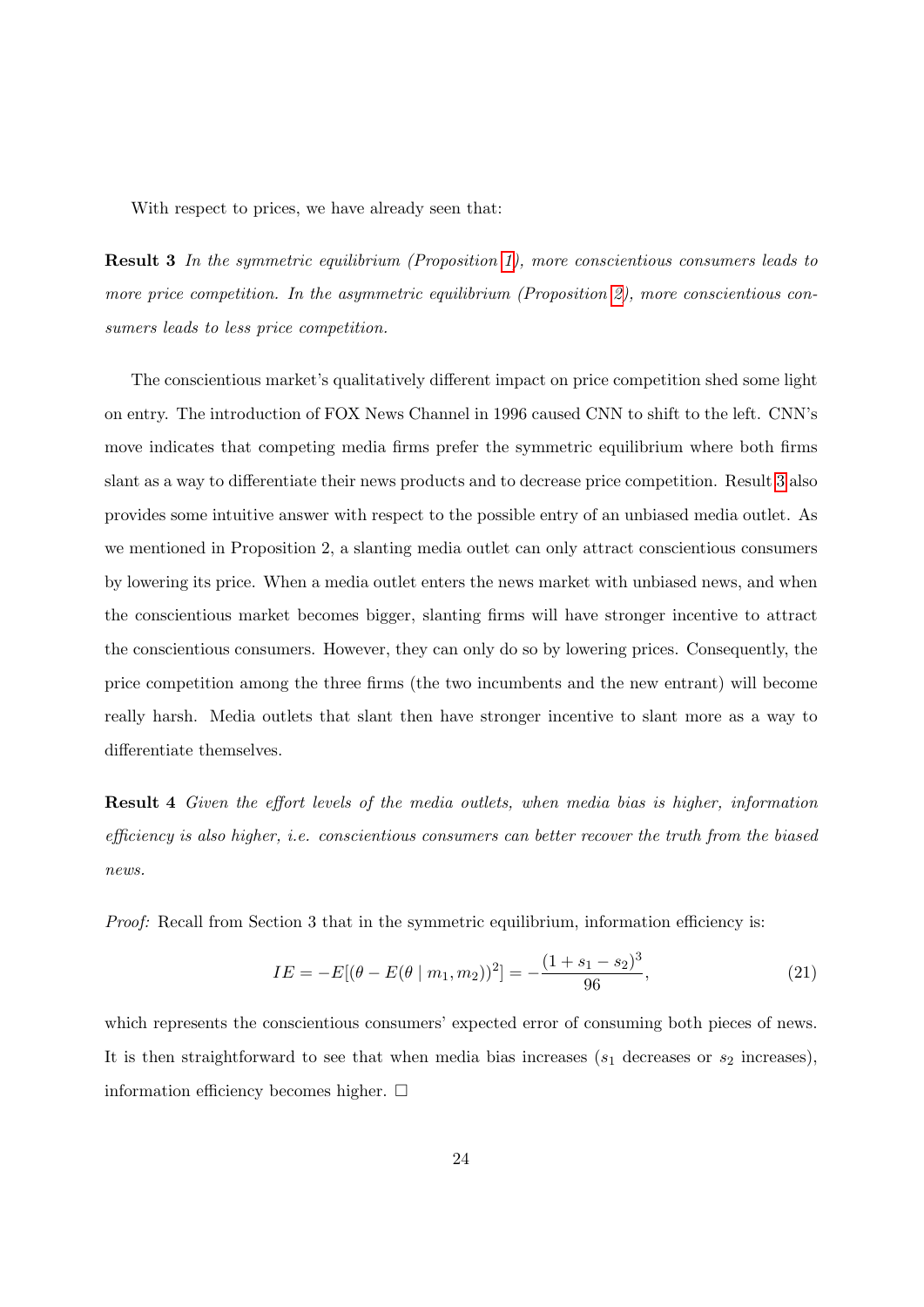

<span id="page-27-0"></span>Figure 3: Information efficiency as a function of media bias when both media slant ( $a = 1/3$ ,  $t =$  $1, C = 0.1$ .

Figure [3](#page-27-0) shows Information Efficiency as a function of media bias when both media slant when  $a = 1/3$ ,  $t = 1, C = 0.1$ . The underlying intuition is illustrated in figure [4.](#page-28-0) When consuming only one slanted news, say news 1, a conscientious consumer can precisely figure out the truth when  $\theta < \frac{s_1}{2}$  or  $\theta > \frac{s_1+1}{2}$ . When  $\frac{s_1}{2} < \theta < \frac{s_1+1}{2}$ , the conscientious consumer only knows that the truth is between  $\frac{s_1}{s_2}$  $\frac{s_1}{2}, \frac{s_1+1}{2}$ 2 . The same applies to consuming news 2 alone. However, when consuming both slanted news, the conscientious consumer can precisely figure out the truth when  $\theta < \frac{s_2}{2}$  or when  $\theta > \frac{s_1+1}{2}$ . When  $\frac{s_2}{2} < \theta < \frac{s_1+1}{2}$ , the conscientious consumers only know that the truth is between  $\frac{s_2}{s_1}$  $\frac{s_2}{2}, \frac{s_1+1}{2}$ 2 . In other words,  $\frac{s_2}{s_1}$  $\frac{s_2}{2}, \frac{s_1+1}{2}$ 2 is the area where the conscientious consumer can not figure out the truth. Obviously, this area decreases as  $s_1$ decreases or  $s_2$  increases. That is, when the media outlets' reporting stances are more extreme, the conscientious consumers can better figure out the truth. In particular, when  $s_1 = 0$  and  $s_2 = 1$ , the conscientious consumers can always figure out the truth. This increased information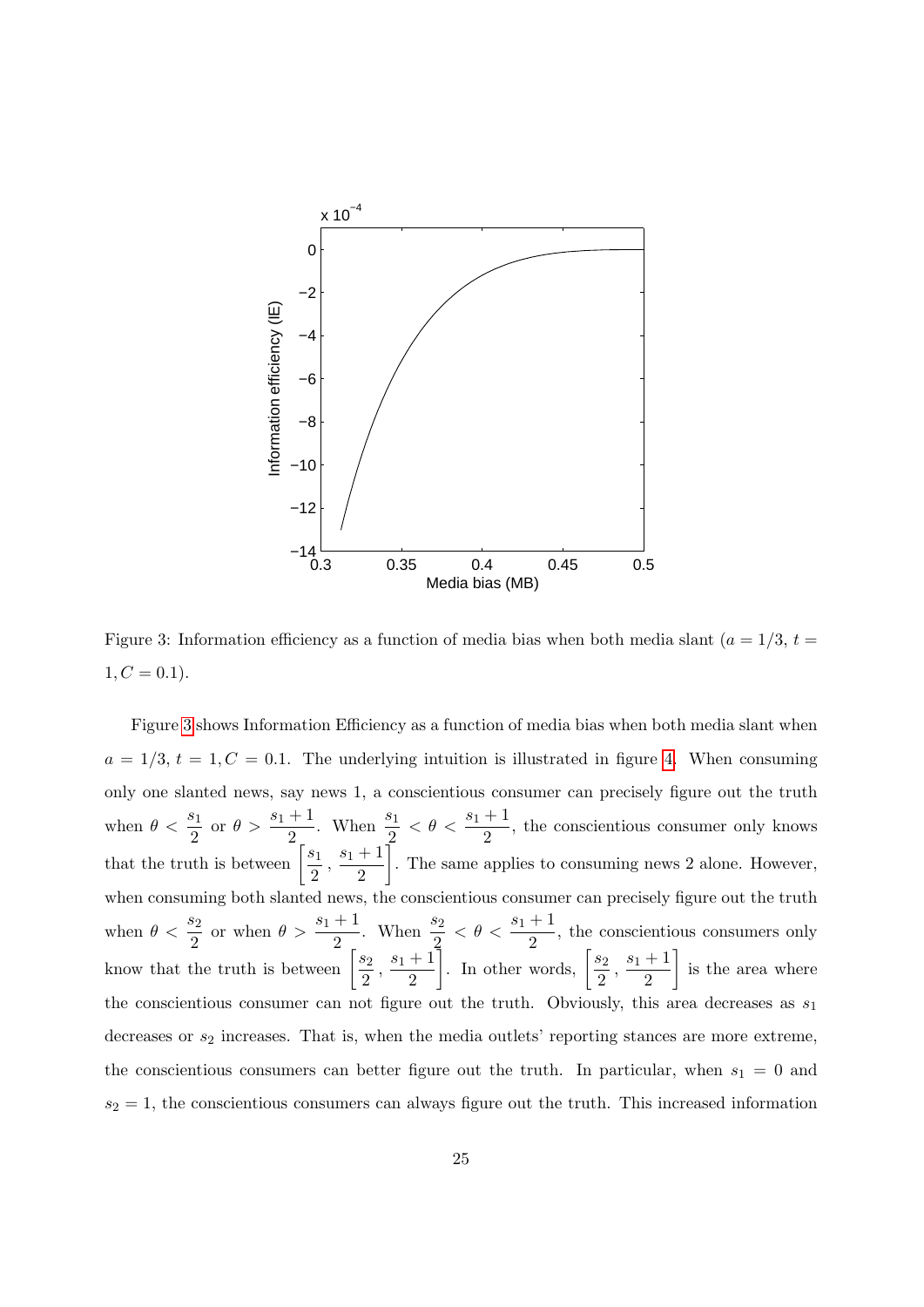efficiency with higher media bias underlines a very basic phenomenon in our model related to the assumption that media outlets do not have an unlimited capacity to slant.<sup>[14](#page-28-1)</sup> If a media outlet wants to slant its news, it has to collect more information. When the available information is limited (high effort in data collection gives a media outlet only 2N data points in our model), a media outlet can no longer freely report its reporting stance. The bounded report then enables the conscientious consumers to calibrate the underlying truth.



<span id="page-28-0"></span>Figure 4: Conscientious consumers' truth revealing as a function of reporting stances.

## 5 Discussion and Conclusion

Recent explanations for the visible and persistent phenomenon of media bias consider that it is primarily driven by demand from consumers who seek confirmation of their beliefs in the news (e.g. [Mullainathan and Shleifer](#page-32-1) [\(2005\)](#page-32-1)). We have challenged this perspective by studying competing media under two key conditions. First, we assumed that slanting news is costly for media and it has limits. Second, we have assumed that a significant number of consumers are conscientious, in the sense that they are solely interested in finding out the truth. We

<span id="page-28-1"></span> $14$ This result is also consistent with [Dewatripont and Tirole](#page-31-13) [\(1999\)](#page-31-13).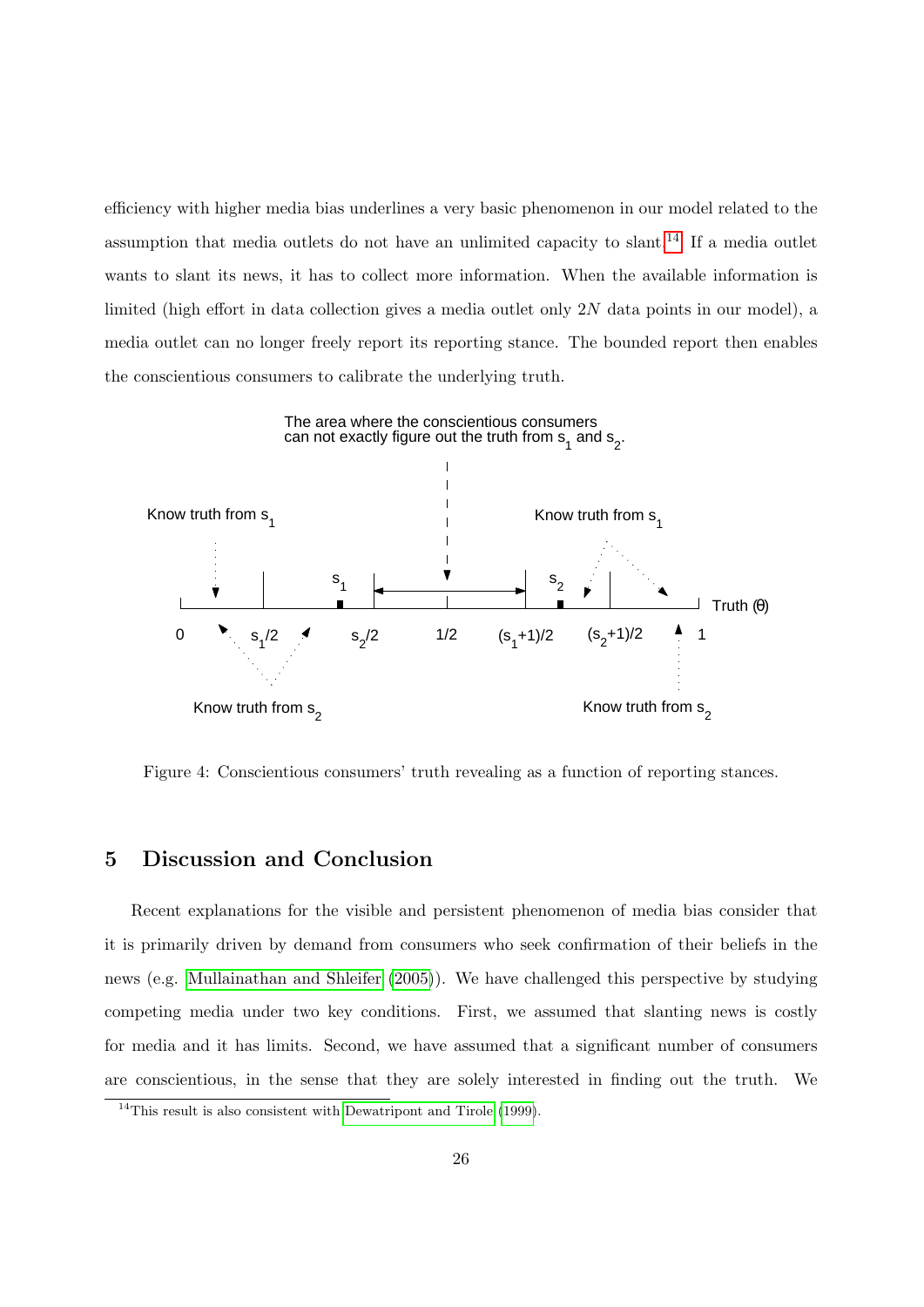thought that these two assumptions will eliminate or at least mitigate media bias in a competitive setting. Surprisingly, we found the opposite. Media bias may well increase when there are more conscientious consumers and if these consumers' dislike for bias is larger. Our results are based on the fact that conscientious consumers purchase multiple news to combine their content to recover the truth. In response, media outlets who essentially hold this segment captive, will try to increase their prices by avoiding competition on the biased consumer market. This leads to extreme positions in a Hotelling sense, which translates to increased media bias. However, we also showed that this increased media bias does not necessarily mean information inefficiency for the media industry as a whole. Conscientious consumers may actually recover more information from multiple, increasingly biased news than from a single non-partisan news provider. We also examined media prices, which generally increase with more conscientious consumers.

Our theoretical results represent a number of interesting hypotheses for more empirical work on media bias in the news industry. As stated above, there is evidence that a significant number of news consumers cross-check media with opposite orientations. The interesting question for empirical research is however, what is the relationship between the proportion of these consumers and the extent of media bias. While answering this question is not easy given the extensive data requirements and measurement challenges, casual analysis of the data set from the Pew Research Center supports a positive relationship between the proportion of conscientious consumers and the extent of media bias. For example, between 2000 and 2004 there is a significant increase (roughly 2.5%) in consumers who cross-check CNN and Fox News. In the same time period, the data indicate that both news outlets became more extreme when measured by the political orientation of viewers who state that they "only believe that medium".[15](#page-29-0) More empirical research in this area is certainly warranted.

The stylized model of our paper is limited in several ways. All along, we have assumed that consumer heterogeneity in preferences for the biased segment are exogenous and given. Other

<span id="page-29-0"></span><sup>15</sup>Data source: Pew Media Consumption Survey and Pew Media Believability Survey 2000, 2002, and 2004.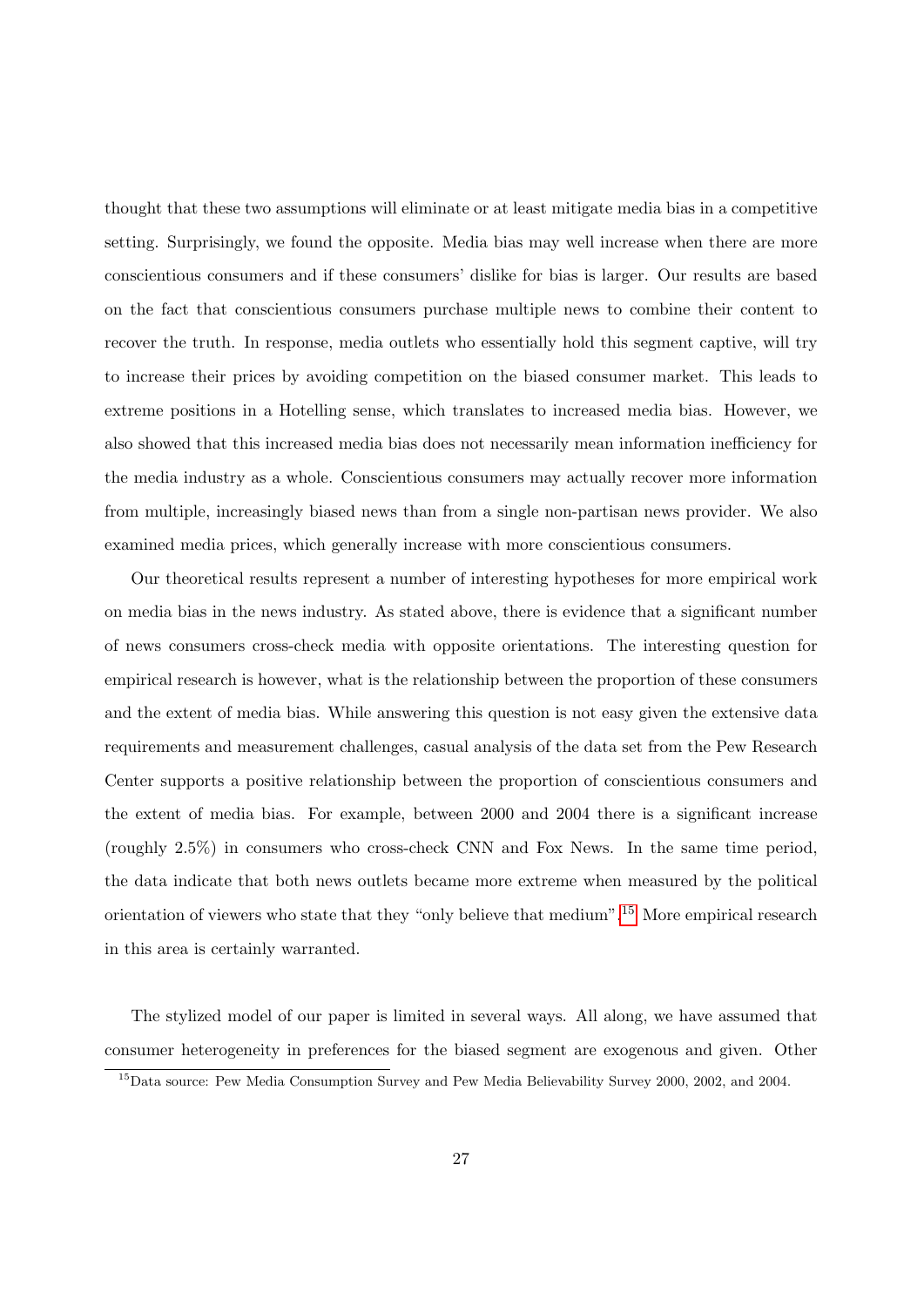research in political science and communication (e.g., [Ansolabehere and Iyengar](#page-31-14) [\(1995\)](#page-31-14), [George](#page-31-15) [and Waldfogel](#page-31-15) [\(2002\)](#page-31-15), [Kull et al.](#page-32-12) [\(2003\)](#page-32-12), [Lazarsfeld et al.](#page-32-13) [\(1944\)](#page-32-13), [Zaller](#page-33-0) [\(1996\)](#page-33-0)) explores how media may change consumers' beliefs and preferences. In a recent paper, for instance, [Glaeser](#page-32-14) [\(2005\)](#page-32-14), builds a model where political entrepreneurs exploit the demand for hatred by creating biased stories about certain events. While he doesn't mention media bias per se, he allows for media to influence (as opposed to simply inform) consumers. It would be interesting to investigate how these two phenomena (media bias and political entrepreneurship) interact in the news market.

Finally, [Dewatripont and Tirole](#page-31-13) [\(1999\)](#page-31-13) is also related to our results. In the context of advocacy, they show that biased advocates generate more information about an uncertain event than a single unbiased judge. This result is consistent with our finding about the effect of media bias on information efficiency. Specifically, we also find that the more media bias one observes in equilibrium, the more information may be revealed for conscientious consumers. In sum, there are multiple opportunities to further explore media bias both from a theoretical as well as from an empirical perspective.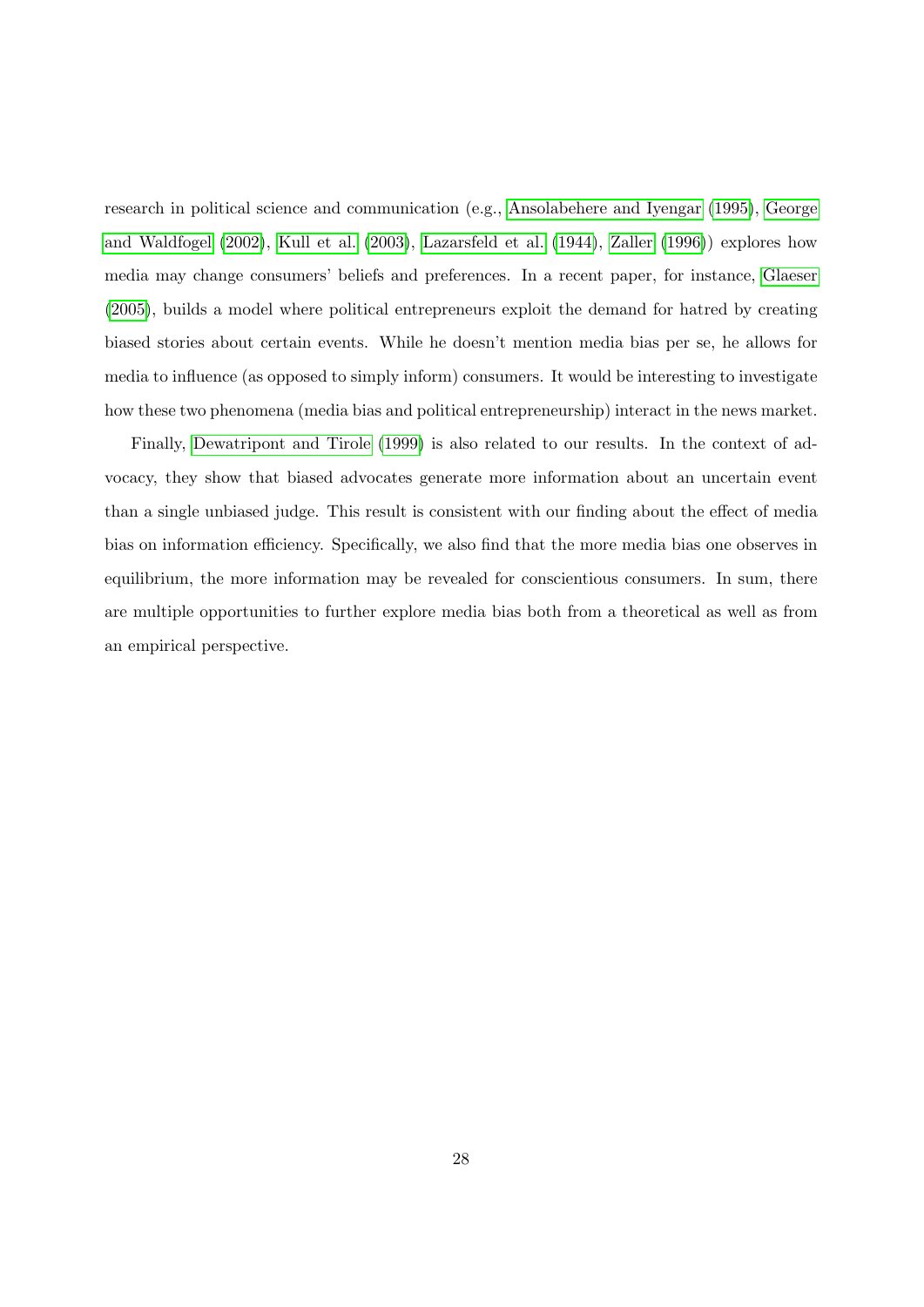## References

<span id="page-31-14"></span><span id="page-31-2"></span>Alterman, Eric. 2003. What liberal media? The truth about bias and the news. Basic Books, New York.

- Ansolabehere, Stephen, Shanto Iyengar. 1995. Going Negative: How Attack Ads Shrink and Polarize the Electorate. Free Press, New York, NY.
- <span id="page-31-6"></span>Besley, Timothy, Robin Burgess. 2004. The political economy of government responsiveness: Theory and evidence from india. Quarterly Journal of Economics 117(4) 1415-1452.
- <span id="page-31-9"></span>Besley, Timothy, Andrea Prat. 2006. Handcuffs for the grabbing hand? Media capture and government accountability. American Economic Review Forthcoming.
- <span id="page-31-11"></span>Chapman, Randall G., Kristian S. Palda. 1984. Assessing the influence of campaign expenditures on voting behavior with a comprehensive electoral market model. Marketing Science 3(3) 207–26.
- <span id="page-31-5"></span>Coase, Ronald. 1974. The market for goods and the market for ideas. American Economic Review 64(2) 384–91.
- <span id="page-31-12"></span><span id="page-31-1"></span>Coulter, Ann. 2003. Slander: Liberal Lies about the American Right. Three Rivers Press, New York, NY.
- Crockett, David, Melanie Wallendorf. 2004. The role of normative political ideology in consumer behavior. Journal of Consumer Research 31 511–27.
- <span id="page-31-13"></span><span id="page-31-10"></span>Dewatripont, Mathias, Jean Tirole. 1999. Advocates. Journal of Political Economy 107(1) 1–396.
- Djankov, Simeon, Caralee McLiesh, Tatiana Nenova, Andrei Shleifer. 2003. Who owns the media? Journal of Law and Economics  $46(2)$  341-81.
- <span id="page-31-7"></span>Dyck, Alexander, Luigi Zingales. 2002. The corporate governance role of the media. Roumeen Islam, ed., The Right to Tell: The Role of Media in Development. World Bank, Washington DC.
- <span id="page-31-3"></span>Franken, Al. 2003. Lies and the Lying Liars Who Tell Them: A Fair and Balanced Look at the Right. EP Dutton, New York, NY.
- <span id="page-31-4"></span>Gabszewicz, Jean J., Dider Laussel, Nathalie Sonnac. 2001. Press advertising and the ascent of the 'pensée unique'. European Economic Review 45 641–51.
- <span id="page-31-8"></span>Gentzkow, Matthew, Edward Glaeser, Claudia Goldin. 2004. The rise of fourth estate: How newspaper became informative and why it mattered. Working paper, NBER.
- <span id="page-31-15"></span><span id="page-31-0"></span>Gentzkow, Matthew, Jesse M. Shapriro. 2004. Media bias and reputation. Working Paper, NBER.
- George, Lisa, Joel Waldfogel. 2002. Does the New York Times spread ignorance and apathy? Working paper, CUNY.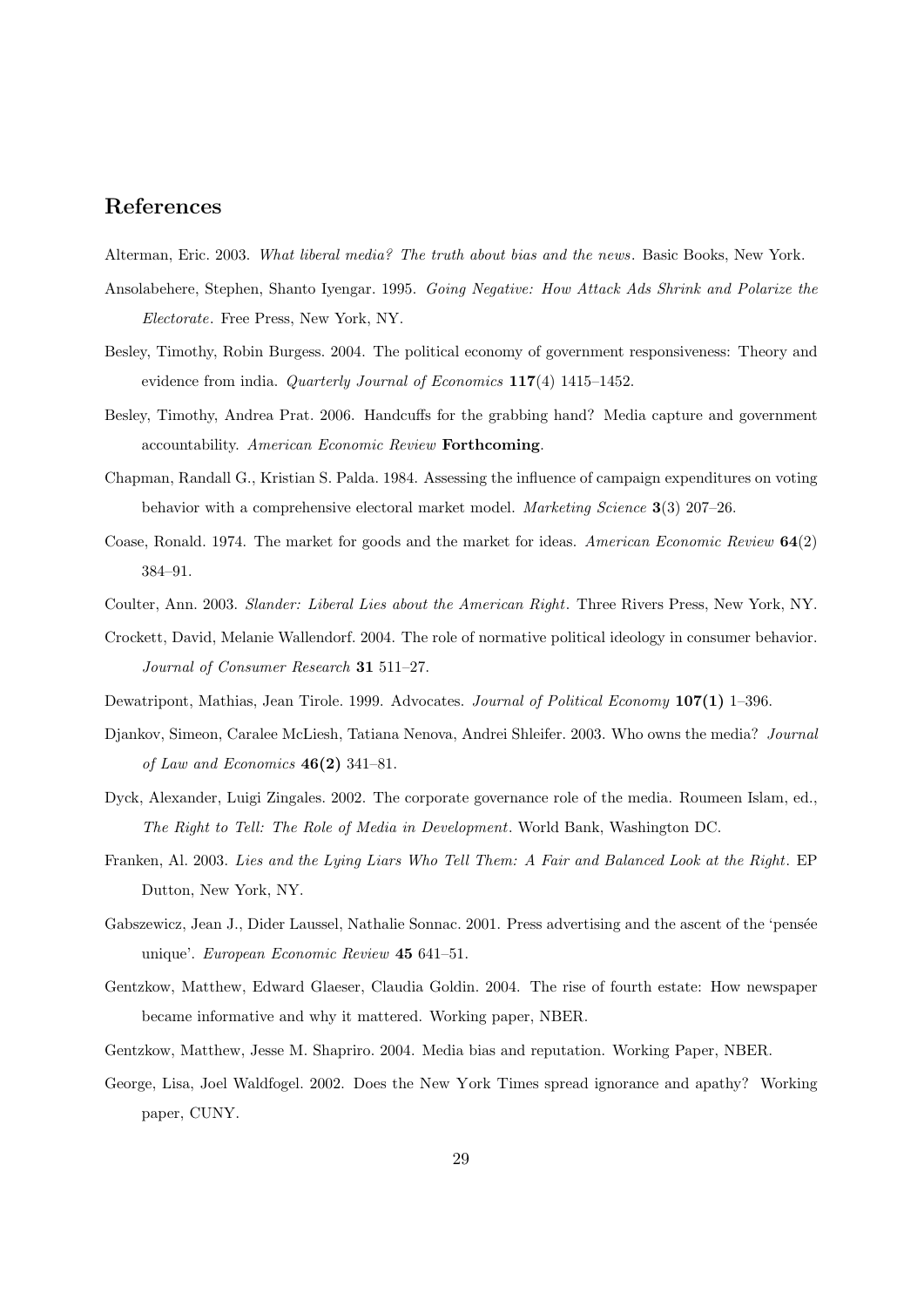- <span id="page-32-14"></span>Glaeser, Edward L. 2005. The political economy of hatred. The Quaterly Journal of Economics  $120(1)$ 45–86.
- <span id="page-32-0"></span>Goldberg, Bernard. 2002. Bias: a CBS Insider Exposes How the Media Distort the News. Regnery Pub, Washington DC.
- <span id="page-32-4"></span>Graber, Doris. 1984. Processing the News: How People Tame the Information Tide. Longman Press, New York, NY.
- <span id="page-32-5"></span><span id="page-32-2"></span>Hamilton, James. 2003. All the News That's Fit to Sell. Princeton University Press, Princeton, NJ.
- Hayakawa, Samuel I. 1990. *Language in Thought and Action*. 5th ed. Harcourt, Brace Company, New York, NY.
- <span id="page-32-3"></span>Jensen, Michael. 1979. Toward a theory of the press. K. Brunner, ed., Economics and Social Institution. Martinus Nijoff, Boston, MA.
- <span id="page-32-12"></span>Kull, Steven, Clay Ramsay, Stefan Subias, Evan Lewis, Phillip Warf. 2003. Misperceptions, the media, and the Iraq war. Tech. rep., The PIPA/Knowledge Networks Poll.
- <span id="page-32-13"></span>Lazarsfeld, Paul, Bernard Berelson, Hazel Gaudet. 1944. The People's Choice. Duell, Sloan & Pearce, New York, NY.
- <span id="page-32-1"></span>Mullainathan, Sendhil, Andrei Shleifer. 2005. The market for news. American Economic Review 95(4) 1031–1053.
- <span id="page-32-11"></span>Newman, Bruce I., Jagdish N. Sheth. 1985. A model of primary voter behavior. Journal of Consumer Research 12 178–87.
- <span id="page-32-10"></span>Rothschild, Michael L. 1978. Political advertising: A neglected policy issue in marketing. Journal of Marketing Research 15 58–71.
- <span id="page-32-6"></span>Severin, Werner, James Jr. Tankard. 1992. Communication Theories: Origin, Methods and Uses in the Mass Media. Longman, New York, NY.
- <span id="page-32-9"></span>Sheinkopf, Kenneth G., Charles K. Atkin, Lawrence Bowen. 1972. The functions of political advertising for campaign organizations. Journal of Marketing Research 9 401–5.
- <span id="page-32-8"></span><span id="page-32-7"></span>Stromberg, David. 2001. Mass media and public policy. *European Economic Review* 45(4-6) 652–63.
- Vigna, Stefano Della, Ethan Kaplan. 2005. The Fox News effect: media bias and voting. Working paper, UC Berkeley.